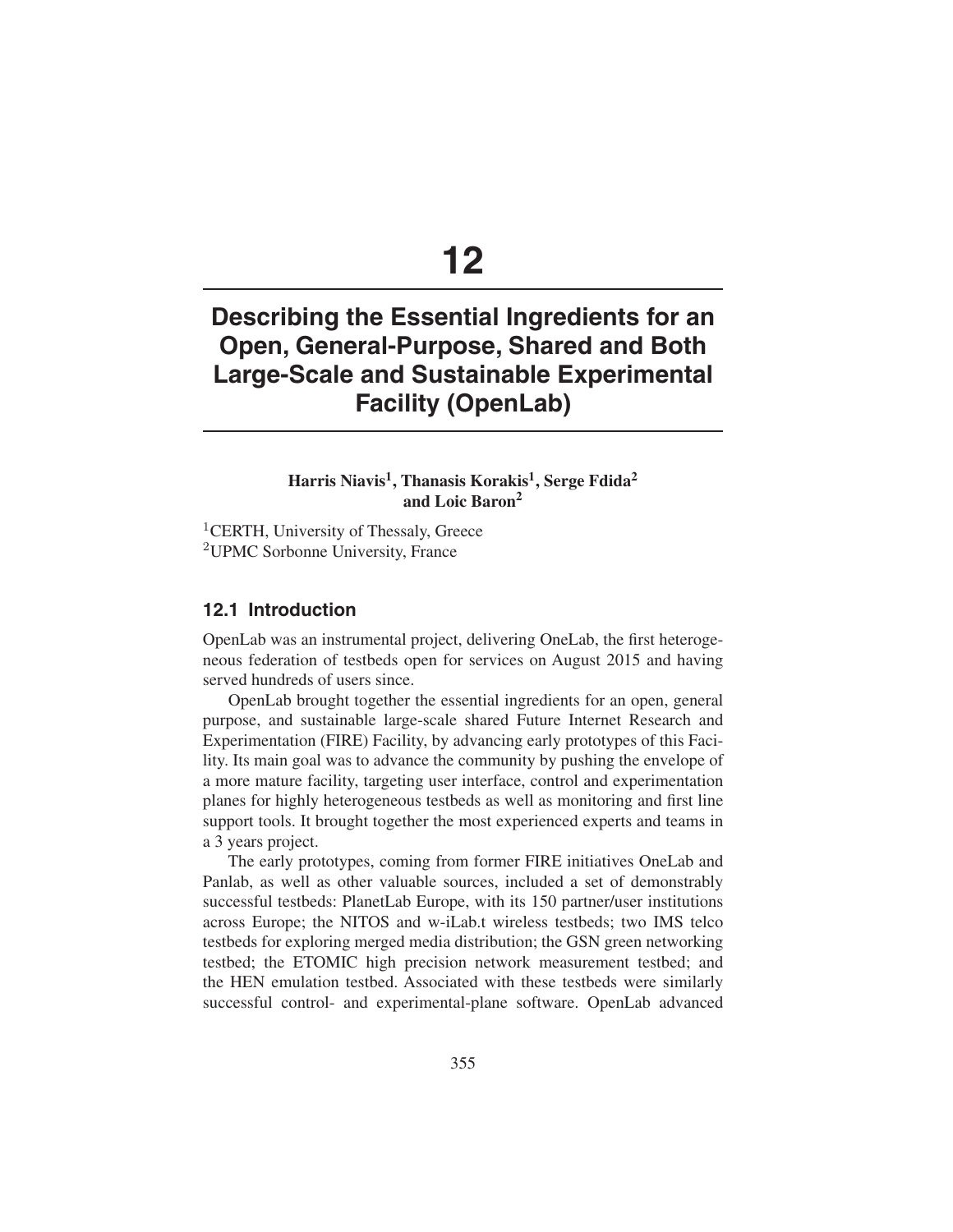these prototypes with key enhancements in the areas of mobility, wireless, monitoring, domain interconnections, and the integration of new technologies such as OpenFlow. These enhancements are transparent to existing users of each testbed, while opening up a diversity of new experiments that users can perform, from wired and wireless media distribution to distributed and autonomous management of new social interactions and localized services, going far beyond what can be tested on the current Internet. OpenLab's interoperability work brought FIRE closer to the goal of a unified Facility and provided models that were promoted to the Future Internet PPP. Finally, the project, through two open calls, supported users in industry and academia, notably those in FP7 Future Internet projects, who proposed innovative experiments using the OpenLab technologies and testbeds. Besides supporting users with a single portal and authentication mechanism, providing a direct access to their preferred testbeds, It opened an avenue for radically new needs covering the so-called verticals (smart cities, industrial Internet, transportation, environement, e-Health where several heterogeneous technologies have to be combined in a single experiment. This is a unique feature that is brought to the experimenters by OpenLab/OneLab.

## **12.2 Problem Statement**

Experimentally-driven research is key to success in exploring the possible futures of the Internet. An open, general-purpose, shared experimental facility, both large-scale and sustainable, is essential for European industry and academia to innovate today and assess the performance of their solutions.

These were exciting times for those involved in creating new computing and communications applications, exploiting new technologies, and in seeing the world we live in change with the results. OpenLab aimed to play a key role in making these changes happen, and making Europe the hub for these changes.

Since computer applications now reach the home, the automobile, and the street, they go beyond making business and government services more efficient, and now form part of our social fabric. New ideas that start at the edge of the Internet, or of the telecommunications network, do not wait to be carefully deployed, or "rolled out" by industry, but are instead pulled out by users from App Stores, to be tried at modest or sometimes zero expense. However, their ultimate success or failure often depends on how well the infrastructure supports their requirements for interactivity and the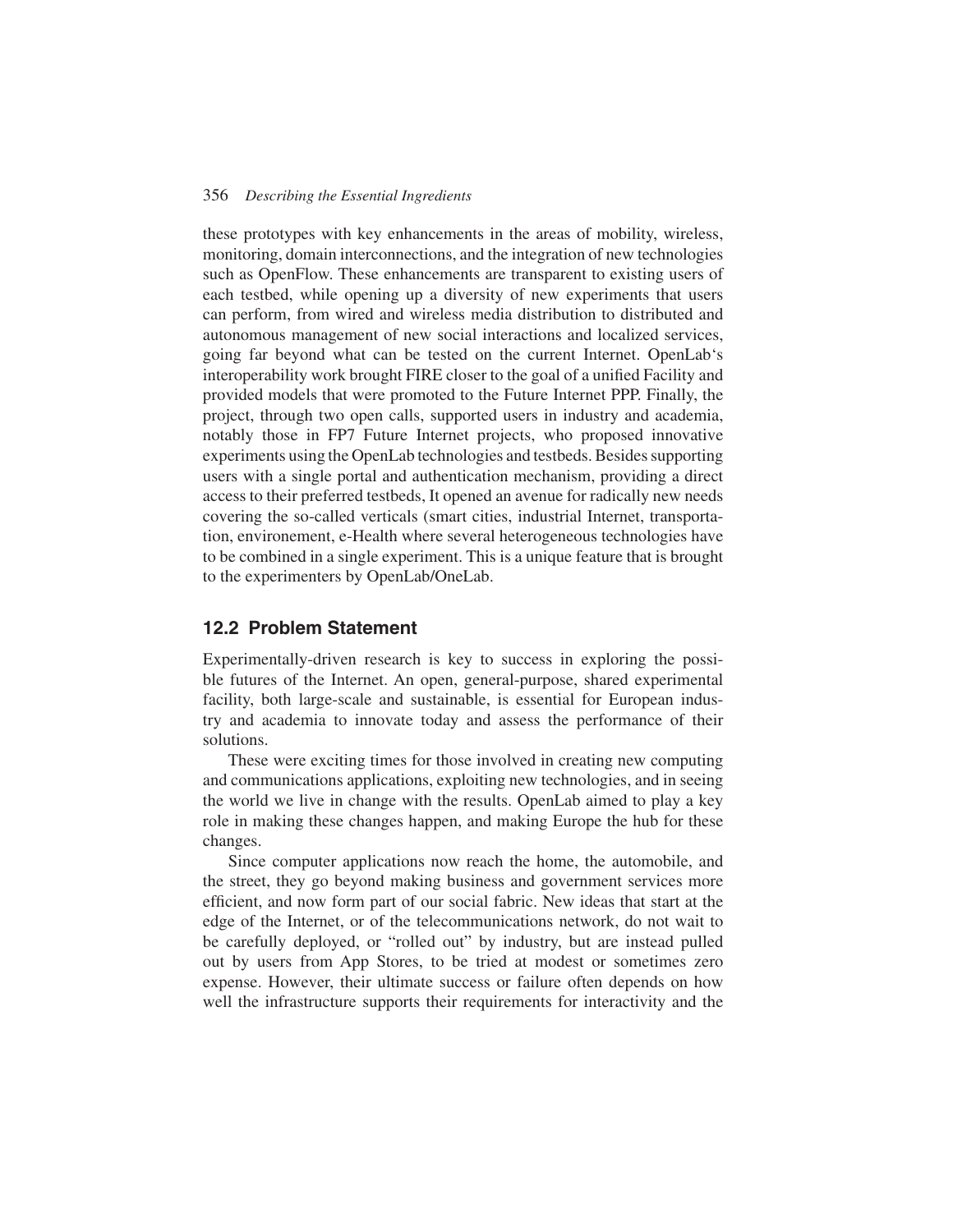responsiveness with which the network as a whole delivers the data and rich media that the users expect and now require. To a greater extent than ever before, the usability and naturalness of an application controls its fate. That was a time in which the portfolio of testbeds developed through the Future Internet Research and Experimentation Initiative (FIRE) could have a major impact.

A second area in which the creation of new computer applications and the businesses that they support was changing rapidly was the Cloud. New services were developed and then deployed to businesses only as they were needed. The results were a promising source of growth for business of all sizes.

At the same time as we are seeing a wealth of services being deployed in data centres, we are seeing an ever-wider distribution of data generation and storage. Computing devices are getting smaller, giving impetus to an increasing use of data input by cameras, sensors, and crowd-sourcing from cell phones and vehicles. Local data storage is cheap, whereas communications are expensive and still slow, so we expect an increasing fraction of the world's information to remain close to where it is first captured and reduced to analyzable form. However, once made analyzable, these local, managed pools of data can be accessed and used from around the globe, wherever the ultimate users are found.

Innovations today come from all parts of the world. Skype is one example with its origins in Europe. Scandinavian firms have led the definitions of 3G and LTE, or 4G, mobile technologies. CERN has contributed the Grid approach to high performance, cost-effective computing. The German automobile companies play a leading role in automating personal transportation, and Europe is a world leader in rapid intercity trains. The USB memory stick was first productized in Israel. And in Japan last year, half of the bestselling popular novels were composed on smart phones or Blackberries during commute time. Note that these innovations tended to combine novel elements on more than one scale – for example, centralized information and smart phone applications with localized inputs, or more widely distributed data integrated by applications smart enough to exploit available resources that change as the user's location changes. But all these new ideas need better infrastructure to support them, need tuning based on understanding the properties of this new internet. FIRE's purpose is to provide the environment in which we can make the Future Internet happen on a small scale today, allowing innovators to tune while exploring these new ideas. OpenLab therefore put a special emphasis on linking testbeds of different types to prototype these fast growing applications.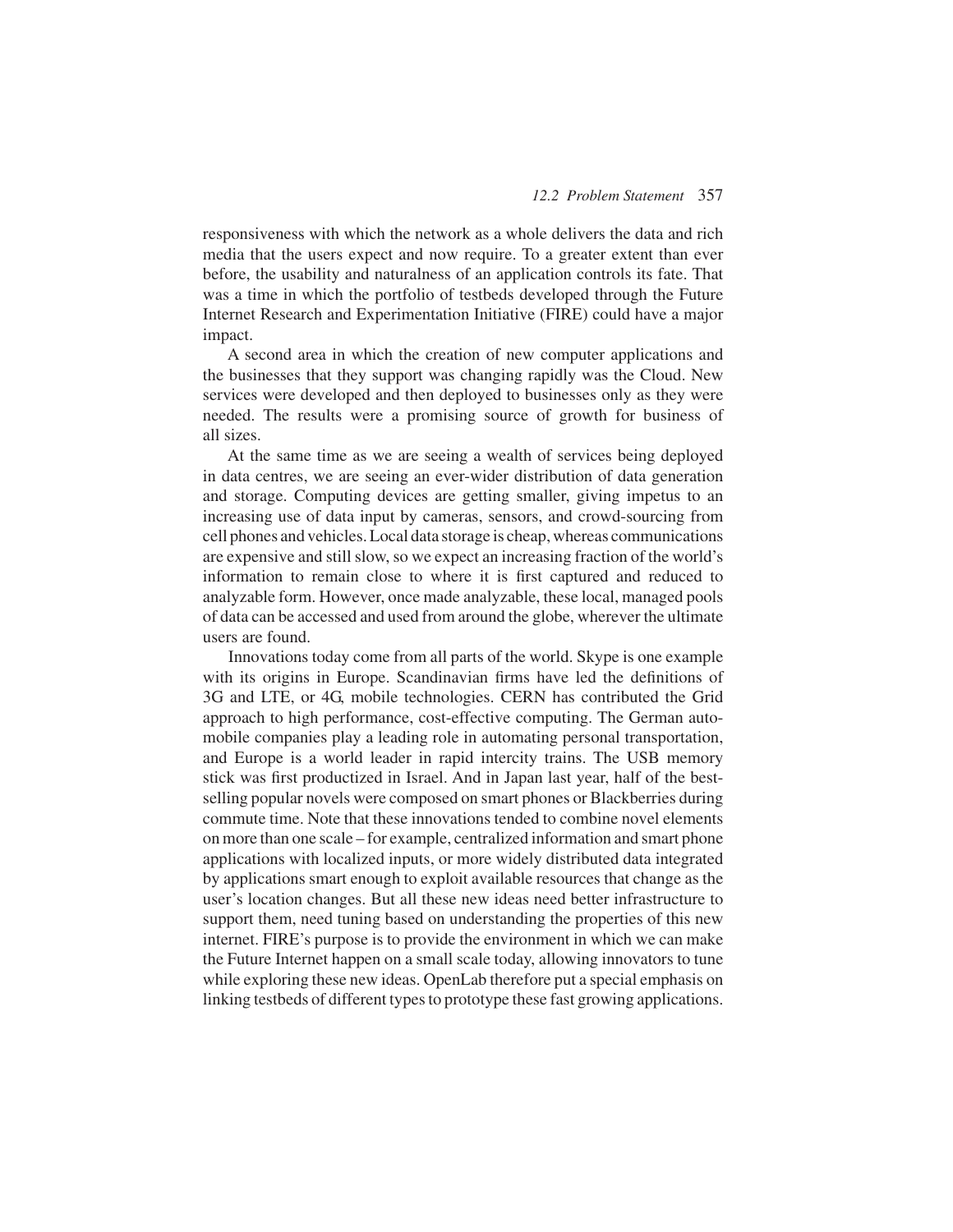## **12.3 Background and State of the Art**

In this section, we provide a state-of-the-art for the topics addressed in OpenLab, at the time of the beginning of the project.

#### **12.3.1 Federation in the Control and the Experimental Plane**

Being able to stitch together several, potentially very different testbeds was at that time an area of very active research and development. The SFA architecture and OMF were two approaches for federation developed in the OneLab project. GENI had been pursuing this goal as well, advancing a set of four **control frameworks**, each with its own approach to federation [1]. Two of these clusters, namely PlanetLab (cluster B) and ProtoGeni (cluster C) were based on the SFA architecture.Although their initial implementations were not interoperable, an ongoing effort was carried out in this direction. Built on top of a secure layer for issuing API calls, SFA defined basically three kinds of services, namely a Registry that provides an index to the resources known to the system, an Aggregate Manager that manages the target testbed, and a Slice Manager that performs routing and aggregation of data in the meshed federation. SFA is highly decentralized, in that ideally a given user, although registered at any one authority in the federation, is able to browse and allocate resources from the entire mesh. In order to be able to cope with any sort of testbed, including the ones that have not yet been designed or invented, SFA makes no assumption as to the actual resource description languages that are left to the underlying testbeds and simply forwarded through the control plane. The ORBIT (cluster E) paradigm had a rather different approach, as security concerns were traditionally less crucial in this environment, where access control can be safely implemented at a single entry point for each testbed. OMF, the software behind ORBIT and many more testbeds worldwide, had been embracing a more holistic approach which combines the control, experimental, and measurement plane through a common set of design principles underpinning its suite of tools and services. One distinguishing feature in the context of the control plane is OMF's focus on efficient use of resources, as wireless testbeds tend to be owned by single entities that have strong economic incentives to have their users be as efficient as possible when running experiments. As an outcome of the Panlab/PII project, Teagle [2] built upon a resource federation framework to control distributed, highly heterogeneous resources. The model was more centralized compared to SFA, in the sense that a common information model allowed the detailed description of resources. Centralized services such as the orchestration and provisioning of federated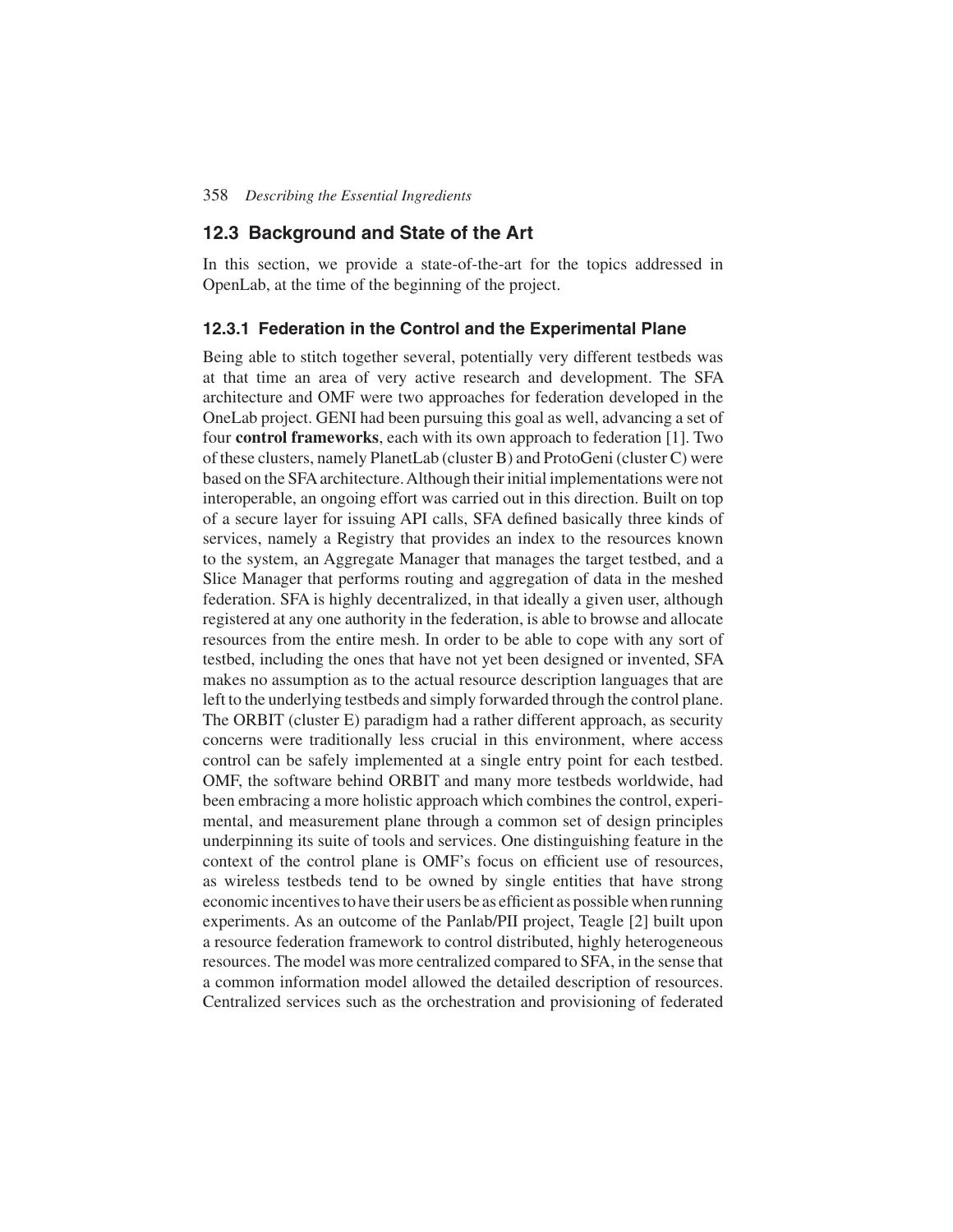resources make extensive use of the common resource descriptions to allow for different granularities of resource abstraction. The aim was to support the user in working with the federated resources, exposing the necessary level of detail without overwhelming him with complex configuration requirements. Teagle as a trusted entity controls resources like physical and virtual machines, devices, and software across pan-European testbeds.

Concerning **experiment control**, it turns out that various user tools could exist that supported methodologies of defining experiments and best practices to conduct experiments. Such description of an experiment contained: i) resource requirements: what kind of resources are needed for the experiment, ii) resource configuration: user defined parameters applied on a resource, iii) resource relationships: resources might publish to or consume data from other resources, iv) workflow information: describe the needed provisioning tasks to be performed in order to create the experiment.

Regarding data storage and federation of data, the nmVO2 [3] represented a significant leap ahead in the state of the art infrastructures (DatCat, Perf-SONAR, MOME, etc.) that was storing meta-information of the monitoring and measurement data and was returning a pointer to a zipped file hosted by the owner of the data.

## **12.3.2 Wireless Testbeds**

At the time of OpenLab many wireless testbeds for evaluating algorithms and protocols and validating communication techniques had been deployed. The most widely known were ORBIT [4] (WiMAX, Wi-Fi, Bluetooth, Zigbee and cognitive radio), MIT's Roofnet [5] and WARP [6] at Rice University, which focused on software-defined radio. These testbeds were open to the research community; however, they were limited by design drawbacks (such as the focus on static configurations, the very diverse resource descriptions, the very specific use policies) that prevented users from exploiting the many interesting features in an efficient way and that hinders tested facility owners to provision their facilities with better utilization of their resources. Other testbeds such as DieselNet at UMass [7] and the EU N4C testbeds [8] were focusing on more disruptive technologies such as delay-tolerant and opportunistic networking. Those testbeds were however closed to external experimenters. The OneLab community aimed to extend those testbed's initiatives by supporting a better framework for management and scheduling. NICTA [9], WINLAB [10], UTH [11] and other institutions had collaborated to develop and adopt a more efficient scheme for testbed management and control, based on their needs.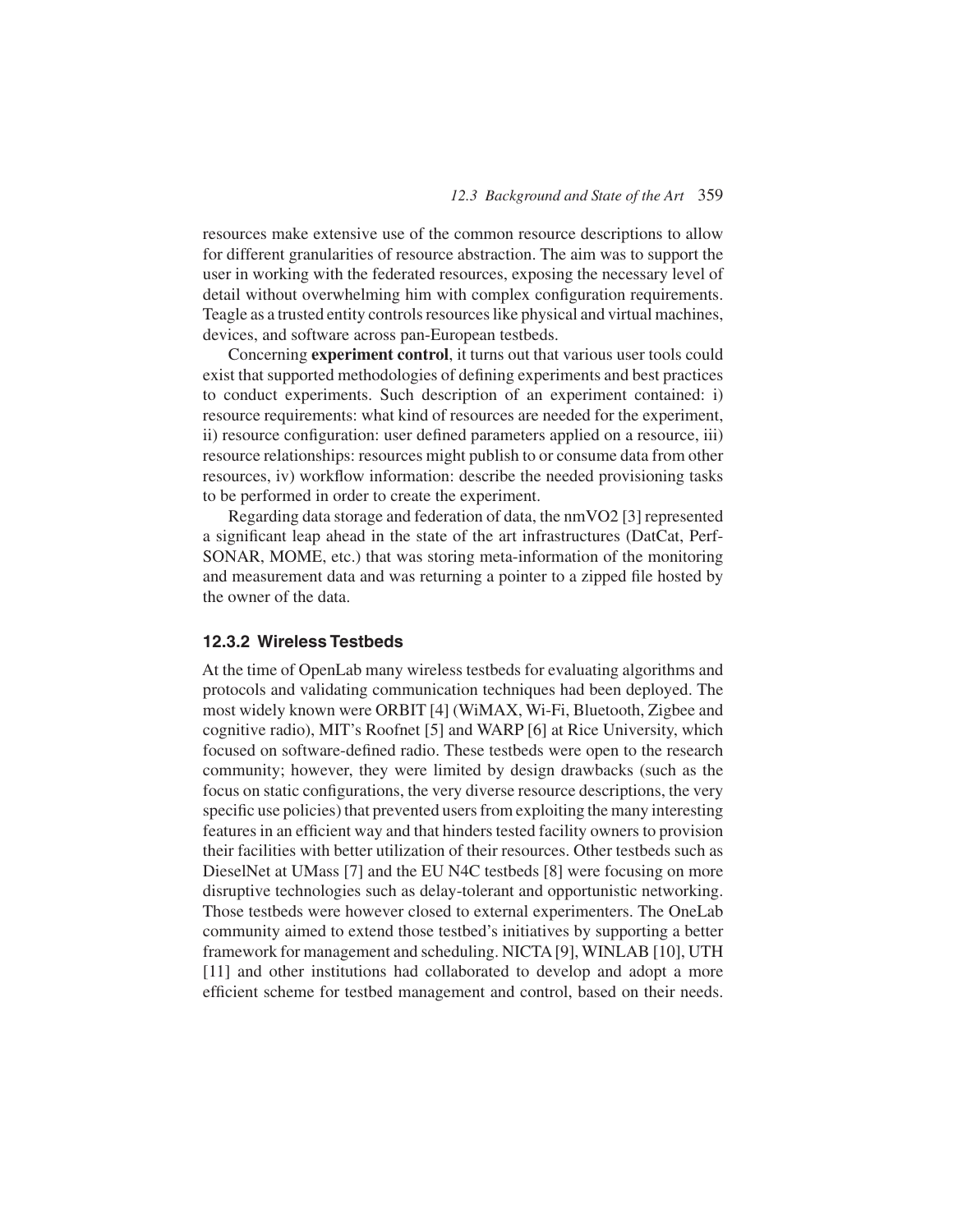As a result OMF, a framework for unified testbed management, and the NITOS scheduler, a resource reservation scheduler providing slicing features, were developed, giving the opportunity to wireless network researchers to experience a more efficient and user-friendly experimental environment. Several institutions worldwide had adopted OMF for their testbeds.

## **12.3.3 Wired and Emulation Testbeds**

Several EU funded projects promoted OpenFlow at the beginning of OpenLab, like OFELIA [12] which created an experimental facility based on OpenFlow. Five interconnected islands based on OpenFlow infrastructure had been created to allow experimentation on multi-layer and multi-technology networks. EU FP7 CHANGE explored the capabilities of OpenFlow to develop architecture for flow processing platforms within the network and individual processing of different flows. Additionally it tried to develop on-path and offpath flow processing and be the basis for flexible deployment of innovative services. The FP7 project SPARC [13] aimed at implementing a new split in the architecture of Internet components. The project would investigate splitting the traditionally monolithic router/switch architecture into separate forwarding and control elements. This functional split supports network design and operation in large-scale networks with multi-million customers who require a high degree of automation and reliability.

In the domain of the OpenFlow technology, there was clear orientation towards modelling the OpenFlow protocol functionality so that it could be offered to the wired platform users as a collection of network resources. As the wired platform would be a collection of physical and virtual network infrastructures, OpenFlow resources might correspond to a physical network infrastructure, a virtual one or a mixture of both.

Another important field addressed with new testbed enhancements is the domain of media streaming applications. As of today, experimentation on media streaming has been restricted in the field of research for coding algorithms with the scope to lighten the traffic volume of multimedia content. The VITAL++ FIRE project1 has demonstrated the immense interest of the wider ICT community for experimentation on P2P multimedia content routing with optimum use of network resources. In the frame of the VITAL++ project, research has focused on demonstrating the feasibility of accommodating some particular P2P routing algorithms in an IMS testbed. The main challenge set in this project was the design of a generic mechanism for P2P algorithms incubation across testbed networks.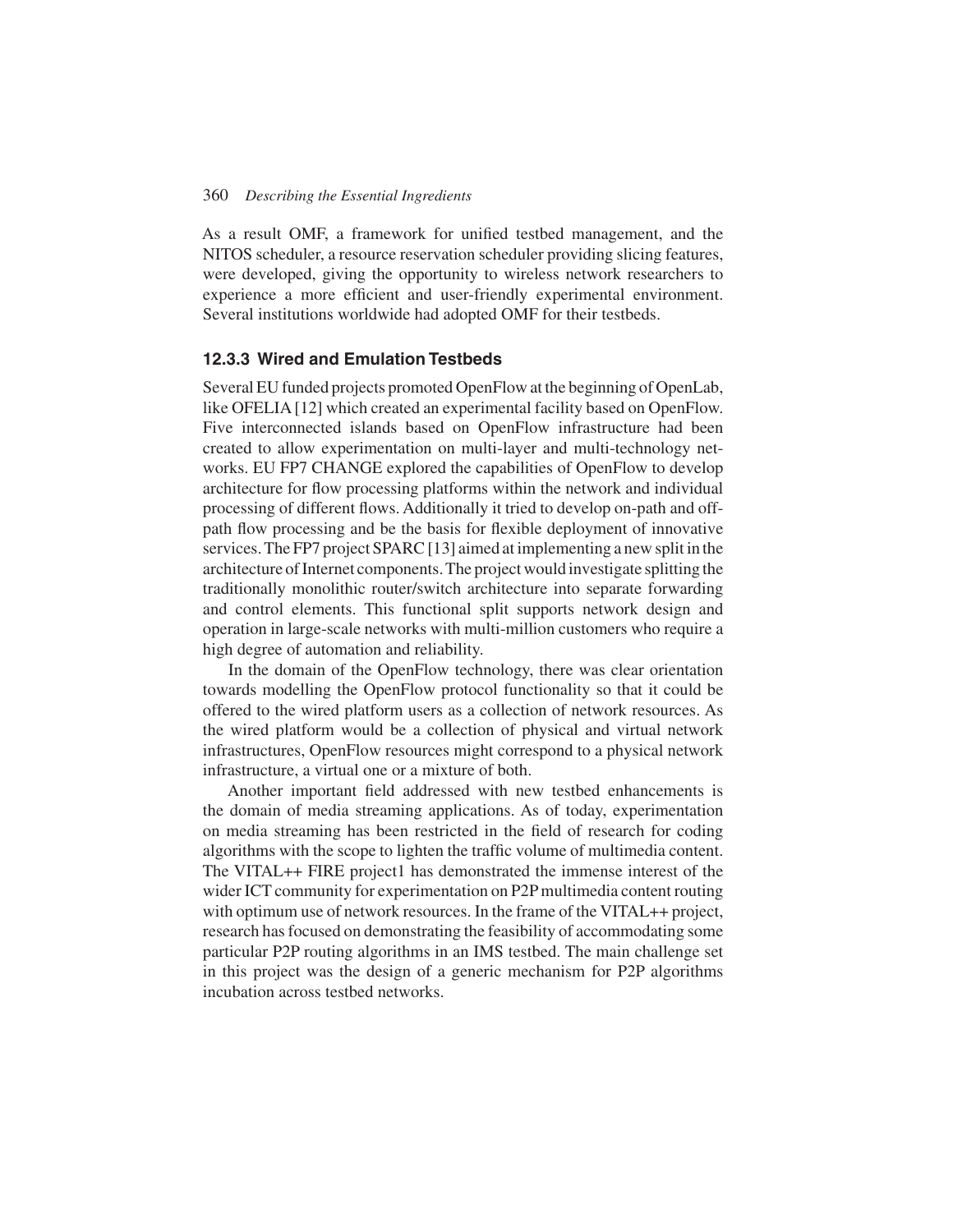## **12.4 Approach**

OpenLab's proposition was to bring together the essential ingredients for an open, general-purpose, shared experimental facility, both large-scale and sustainable. OpenLab objective was to build and open the OneLab facility. We wanted to extend early prototypes of testbeds, middleware, and measurement tools so as to provide more efficient and flexible support for a diverse set of experimental applications and protocols. The prototypes include a set of demonstrably successful testbeds: PlanetLab Europe, with its 153 partner/user institutions across Europe; the NITOS and wiLab.t wireless testbeds; two IMS (IP Multimedia Subsystem) telco testbeds for exploring merged media distribution; a green networking testbed; the ETOMIC high precision network measurement testbed; and the HEN emulation testbed. Associated with these testbeds were similarly successful control- and experimental-plane software. OpenLab wished to advance these prototypes with key enhancements in the areas of mobility, wireless, monitoring, domain interconnections, and the integration of new technologies such as OpenFlow. These enhancements were planned to be transparent to existing users of each testbed, while opening up a diversity of new experiments that users could perform, extending from wired and wireless media distribution to distributed and autonomous management of new social interactions and localized services, going far beyond what could be tested on the current Internet. OpenLab results will advance the goal of a unified Future Internet Research and Experimentation (FIRE) facility. Finally, OpenLab issued open calls to users in industry and academia to submit proposals for innovative experiments using the OpenLab's technologies and testbeds, and devoted one million euros to funding the best of these proposals.

OneLab came from a vision originated in 2005, built on several issues related to experimentally driven research. The networking community was facing a few successes in its ability to build testing tools (like PlanetLab or Emulab) but many more failures due to well-identified causes. In addition, a challenge that is still open for our community is to develop reproducible research, meaning that one should be able to reproduce the results that are published and supports a discovery.

This vision considered that an experimenter, namely, the one that was using the facility, should had access to an ecosystem or a "market" of various resources managed by different authorities. For this purpose, the experimenter would register to one such authority that would act as a mediator towards its peers.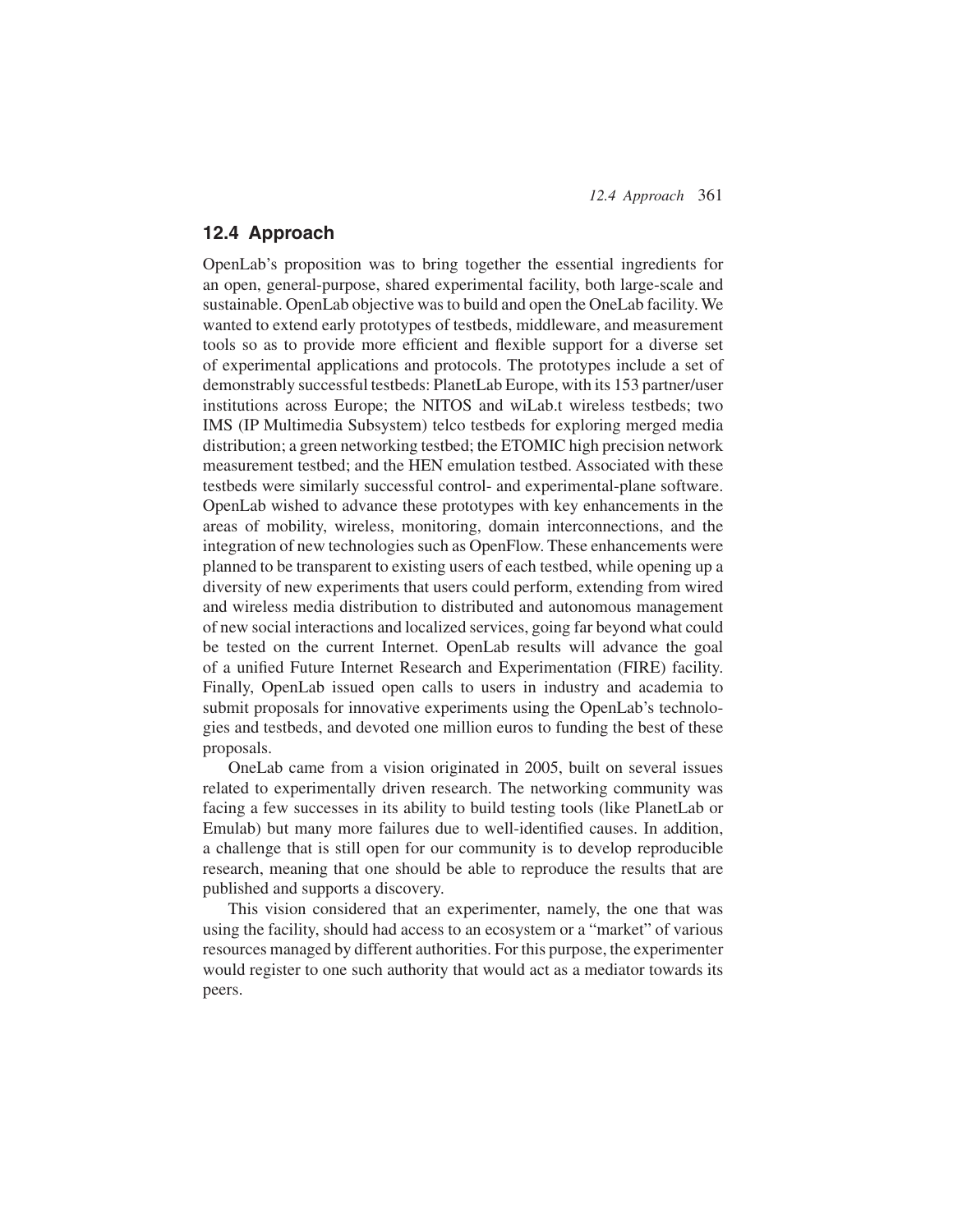The beauty of this model was grounded on the observation that there existed plenty of valuable resources out there that one could benefit if an open access was provided. Some of these resources might be unique, or the sum, or combination of them might be valuable. As it might not be the role of the resource owner to manage the users, this was delegated to an authority according to some constraints and obligations. In addition, it became quickly evident there is not a single testbed that fit all needs and that, solely, a federated model would succeed to embrace the vision (Figure 12.1).

OneLab project was one of the pillar of the European FIRE1 initiative and the initiator of the federation concept.

Enabling this vision required to define an architecture that supported the underlying concept of federation that was originally introduced in OneLab. Federation empowers to run services and tests using resources provided by autonomous organizations. Three main technology accelerators were identified:

- Virtualization,
- Open Source,
- Open Data.

**Virtualization** allows synthetic polymorphism (diversity of technologies) from one platform. In addition, it can create policy and security boundaries



Figure 12.1 The federation of heterogeneous resources (provided by testbeds).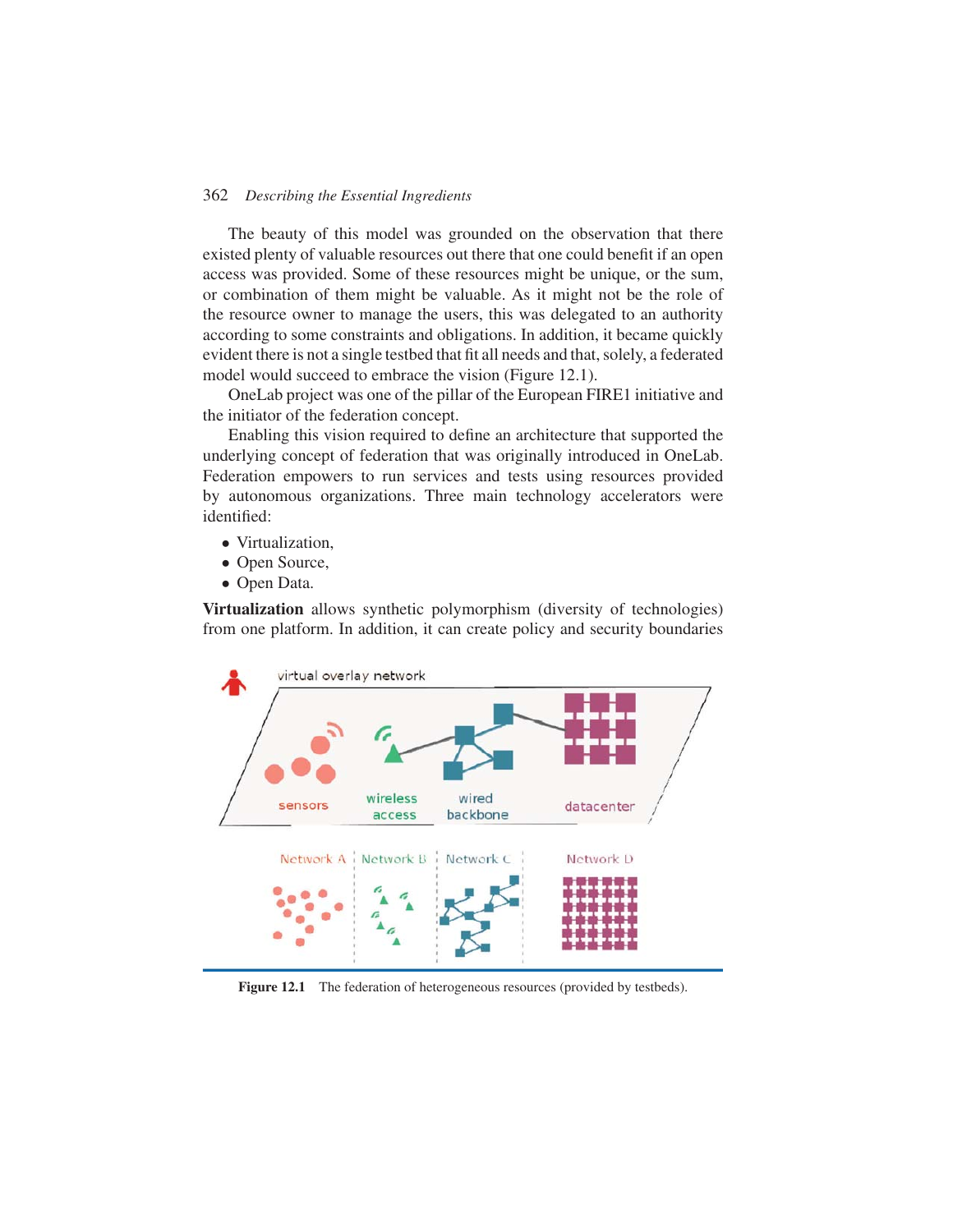that are not the same as physical boundaries. **Open Source** was criticized at the beginning of OneLab as it did not support a given business model to pay for the usage of resources. Nevertheless, this approach has been proved credible in order to build a community of contributors to support the architecture. This does not even preclude any business model for the future use of the facilities. Finally, **Open Data** has not been given high-priority but will become dominant in the future as the first class citizen in any experiment is the data that have been produced and our ability use, document, and eventually share them.

Therefore, it became instrumental to address the following questions:

- What is the right level of abstraction, the minimum set of functionalities to be adopted to share resources owned by various authorities?
- What is the governance model that best supports subsidiarity?
- And finally, is there a business model or how can we enforce sustainability?

OpenLab's work in all these areas was assessed at two interoperability testing events (also known as "bakeoffs" or "plugfests"), that were planned to be the occasions to see the extent to which the tools worked across the testbeds.

## **12.5 OpenLab Prototypes**

This section describes the prototypes, a set of existing tools and testbeds, as of January 2011, illustrating the maturity of many of these technologies and their readiness to be integrated into a larger facility.

The prototypes described here emerged mostly from earlier FIRE efforts, notably the OneLab2 and PII projects and the work of IBBT. In addition, OpenLab brought in a number of excellent contributions from elsewhere, such as UCL's HEN testbed, which was developed with UK national funding.

We organised our work on tools into two categories: control plane tools and experimental plane tools. Control plane tools largely work behind the scenes to support basic testbed operations and federation, whereas experimental plane tools were visible to the user and depend upon the control plane in order to function. The distinction between these two planes was similar to the notions of kernel and user space in the operating systems arena.

The tools that OpenLab started with were each typically specific to a single testbed environment. Our embrace of multiple tools with similar capacities was intentional: each had a particular way of doing things that would be attractive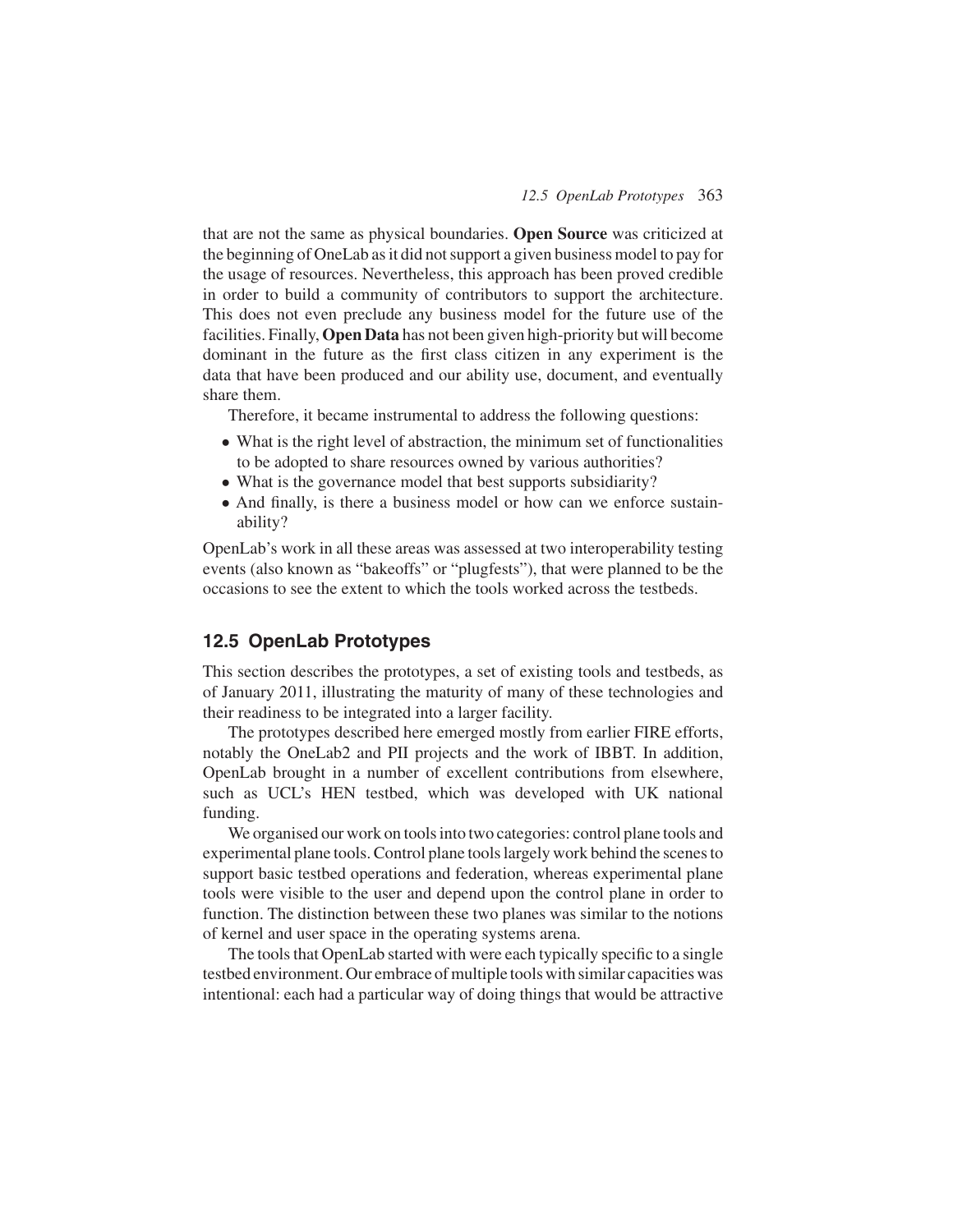to a particular type of user with particular needs. Indeed, some tools such as the OMF [9] Experiment Controller and PLE's MySlice [14] interface came with existing communities of hundreds of users who were already comfortable working with them. OpenLab extended these tools' coverage. By requiring a heterogeneous set of tools to function across multiple testbeds we put our emerging interoperability standards to the test.

Other prototypes were individual testbeds, or were tools that were specific to a testbed or type of testbed. We grouped these prototypes into two broad categories, wireless and wired, corresponding to two broad research networking communities. The groupings were not strict: some technologies described in one category could also be applied in another.

#### **12.5.1 Wireless Prototypes**

## **12.5.1.1 NITOS (Network Implementation Testbed using Open Source code)**

NITOS [15] is an OMF-based wireless testbed in a campus building at UTH in Volos, Greece. It consisted of 45 nodes equipped with a mixture of Wi-Fi and GNU-radios, as well as cameras and temperature and humidity sensors. Two programmable robots provided mobility. This publicly available testbed supported experiments across all networking layers. In addition to OMF, the testbed employed locally developed tools: the NITOS scheduler, a resource reservation application, and TLQAP, a topology and connectivity monitoring tool.

#### **12.5.1.2 w-iLab.t**

The w-iLab.t testbed [16] is a wireless mesh and sensor network infrastructure deployed across three floors of the IBBT office building in Ghent, Belgium. It contained 200 locations, each equipped to receive multiple wireless sensor nodes and two IEEE 802.11a/b/g WLAN interfaces. Wi-Fi and sensor networks operated simultaneously, allowing complex and realistic experiments with heterogeneous nodes and multiple wireless technologies. In addition, shielded boxes used to accommodate nodes that can be connected over coax cables to RF splitters, RF combiners and computer controlled variable attenuators, thus allowing fully reproducible wireless experiments with emulated dynamically changing propagation scenarios. With an in-house designed hardware control device, unique features of the testbed included the triggering of repeatable digital or analogue I/O events at the sensor nodes, real-time monitoring of the power consumption, and battery capacity emulation.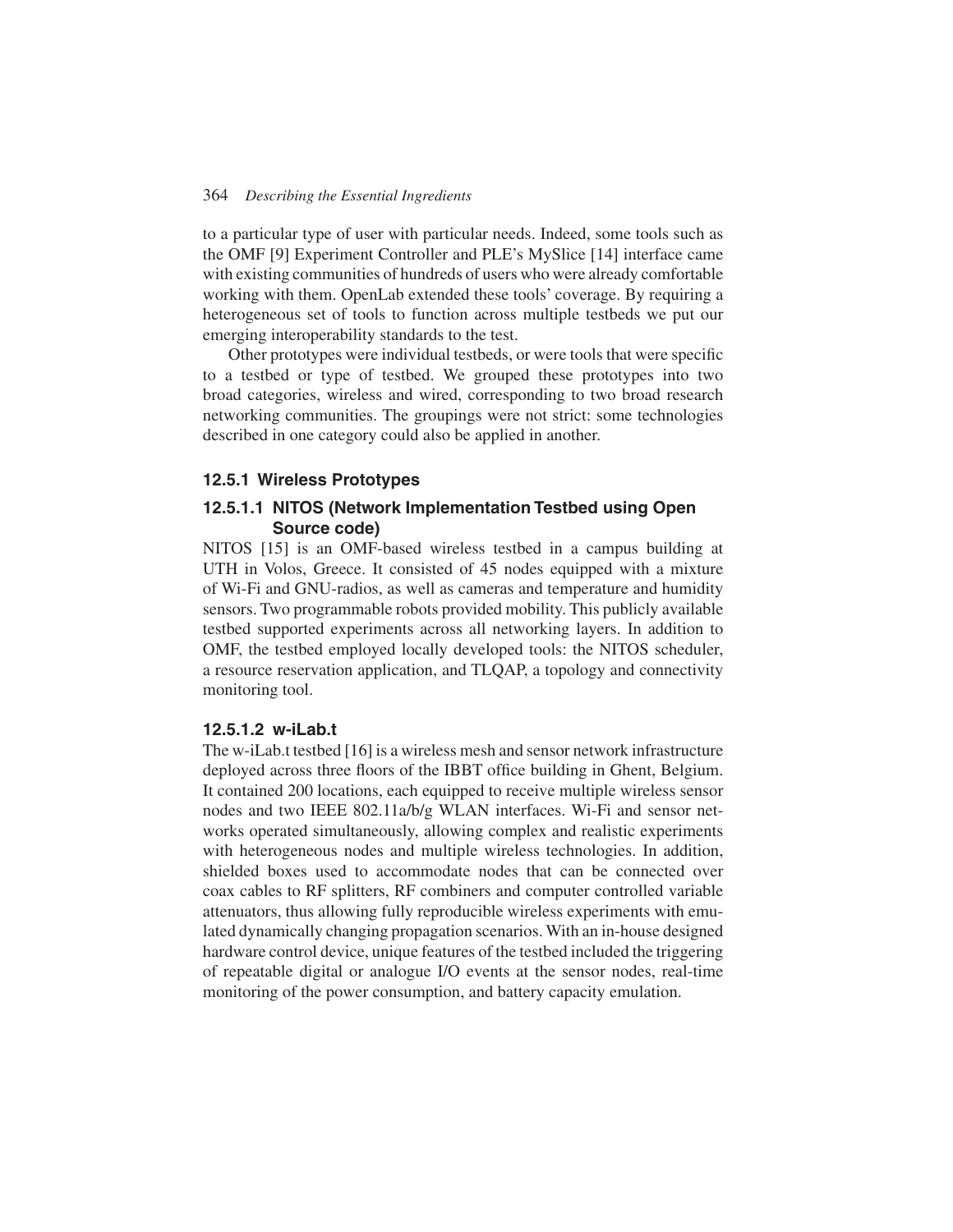## **12.5.1.3 DOTSEL**

The DOTSEL testbed at ETH Zürich is focused on delay-tolerant opportunistic protocols and applications. It was composed of 15 Wi-Fi equipped Android Nexus One devices that were carried by staff members, and five Wi-Fi a/b/g ad-hoc gateways.

## **12.5.2 Wired Prototypes**

#### **12.5.2.1 PLE (PlanetLab Europe)**

PLE [17] is the European arm of the global PlanetLab system, the world's largest research networking testbed, which gives users access to Internetconnected Linux virtual machines on over 1000 networked servers located in the United States, Europe, Asia, and elsewhere. Nearly 1000 scientific articles mention the PlanetLab system each year, including papers in such prestigious networking and distributed systems conferences as ACM SIGCOMM, ACM CoNEXT, IEEE INFOCOM, ACM HotNets, USENIX/ACM NSDI, ACM SIGMETRICS, and ACM SIGCOMM IMC. Researchers use PLE for experiments on overlays, distributed systems, peer-to-peer systems, content distribution networks, network security, and network measurements, among many other topics.

Established in 2006 and developed by the OneLab initiative, PLE is today overseen by four OpenLab partners: UPMC, INRIA, HUJI, and UniPi. UPMC handles testbed operations and INRIA co-leads, along with Princeton University, development of MyPLC, the free, open-source software that powers PlanetLab. The PlanetLab Europe Consortium has 150 signed member institutions: mostly universities and industrial research laboratories, each of which hosts two servers that it makes available to the global system. These institutions are home to 937 users. On a typical recent day, 244 were connected to on-going experiments.

OpenLab extends both the PlanetLab software and the PlanetLab Europe Consortium.

#### **12.5.2.2 HEN (Heterogeneous Experimental Network)**

HEN [18], built between 2005 and 2010 by UCL, provides 100 serverclass machines with between 6 and 14 NICs each, interconnected by a Force10 E1200 switch with 550 Gigabit ports and 24 10-Gigabit ports. This infrastructure allows emulation of rich topologies in a controlled fashion over switched VLANs that connect multiple virtual machines running on each host. The precise control of topology and choice of end-host operating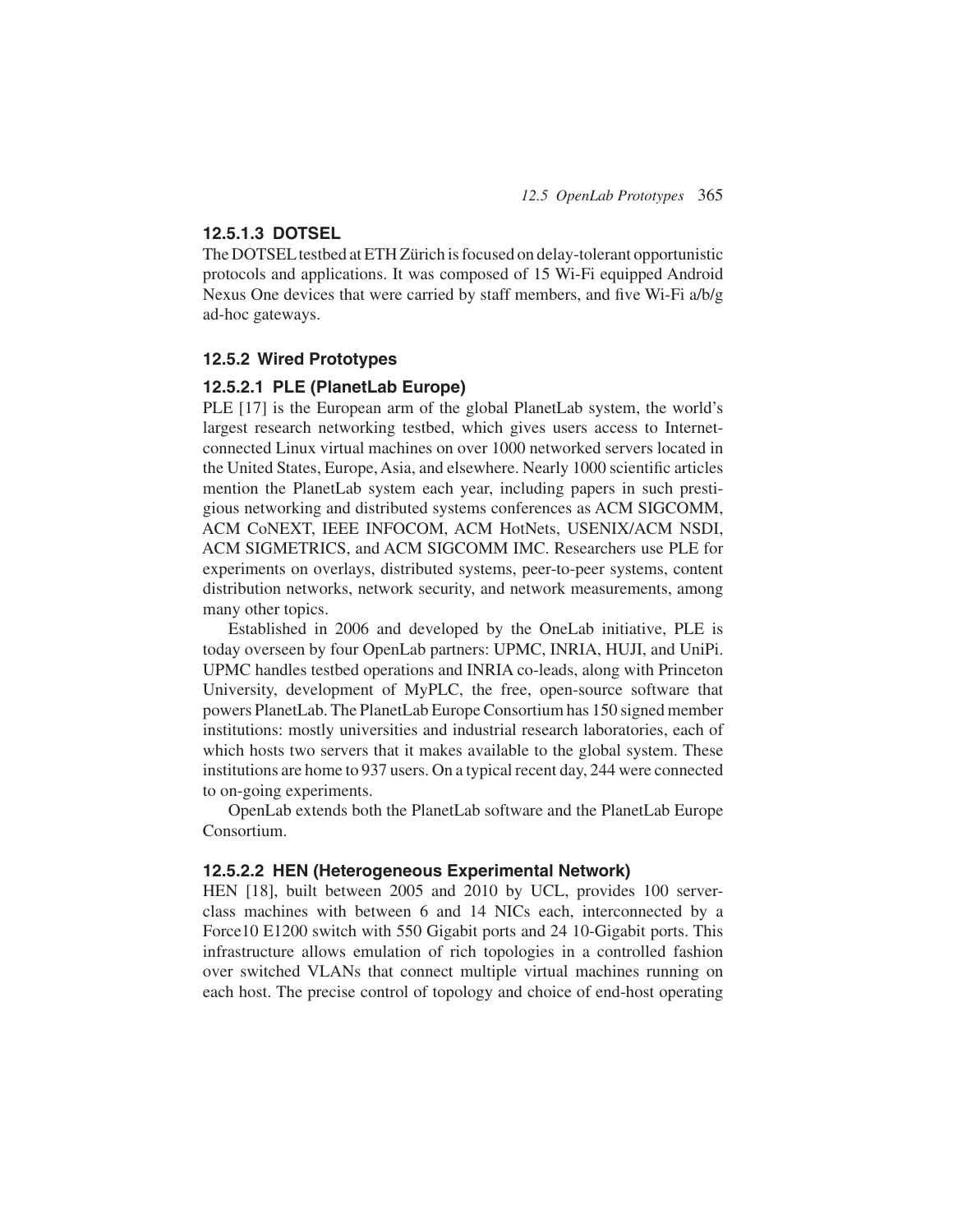system possible on HEN are particularly valuable facilities to networking and distributed systems researchers.

Many dozens of researchers actively use HEN: at Stanford University, the University of Lancaster, NYU, the Nokia Research Centre, and NEC Labs Europe, to name a few. UK- and EU-funded projects, including the EPSRC-funded Virtual Routers project, EPSRC-funded ESLEA project, EU FP7-funded Trilogy project, and EU FP7-funded CHANGE project, have all generated the bulk of their experimental results on HEN. Results have been published in prestigious networking and distributed system venues including ACM SIGCOMM, ACM HotNets, USENIX/ACM NSDI, USENIX Security, ACM CCR, ACM CoNEXT, Presto, FDNA, PMECT, ICDCSW, and LSAD.

## **12.5.2.3 The WIT IMS testbed**

The TSSG/WIT NGN IMS testbed [19] is an Irish nationally-funded initiative serving telecom firms seeking to develop or test NGN services. It provides them with advanced multimedia services, such as conference calling and handling of presence information. The testbed is a carrier grade NGN platform based on the Ericsson IMS Communications System (ICS). The SIP based horizontal network architecture includes an Ericsson IMS core and the components for managing sessions, addressing, subscriptions and IMS interworking components with the relevant gateways for connectivity to other networks. The testbed has recently been upgraded with pico/femto cells to allow secure remote access to the test facility. The network also includes support systems for handling provisioning, charging, device configuration and operation and maintenance.

Clients include IP centrex companies, a location based service provider, and developers of pico/femto cell technology. International customers have conducted testing in the area of IMS security and testbed interconnection using the GSMA Pathfinder service operated by Neustar.

#### **12.5.2.4 The University of Patras IMS testbed**

The University of Patras IMS testbed supports PSTN testing scenarios: calls between a PSTN network and any PSTN number (including international and mobile numbers); and calls between IP phones (either soft phone or hard phone) and any PSTN number (including international and mobile numbers). The testbed has been used in numerous interoperability experiments with the carrier grade network of Telecom Austria, and the NGN testbeds of Siemens AG in Munich and Telefónica TID in Madrid. It is currently hosts experiments from the FP7 VITAL++ project. Integration of the testbed into the Teagle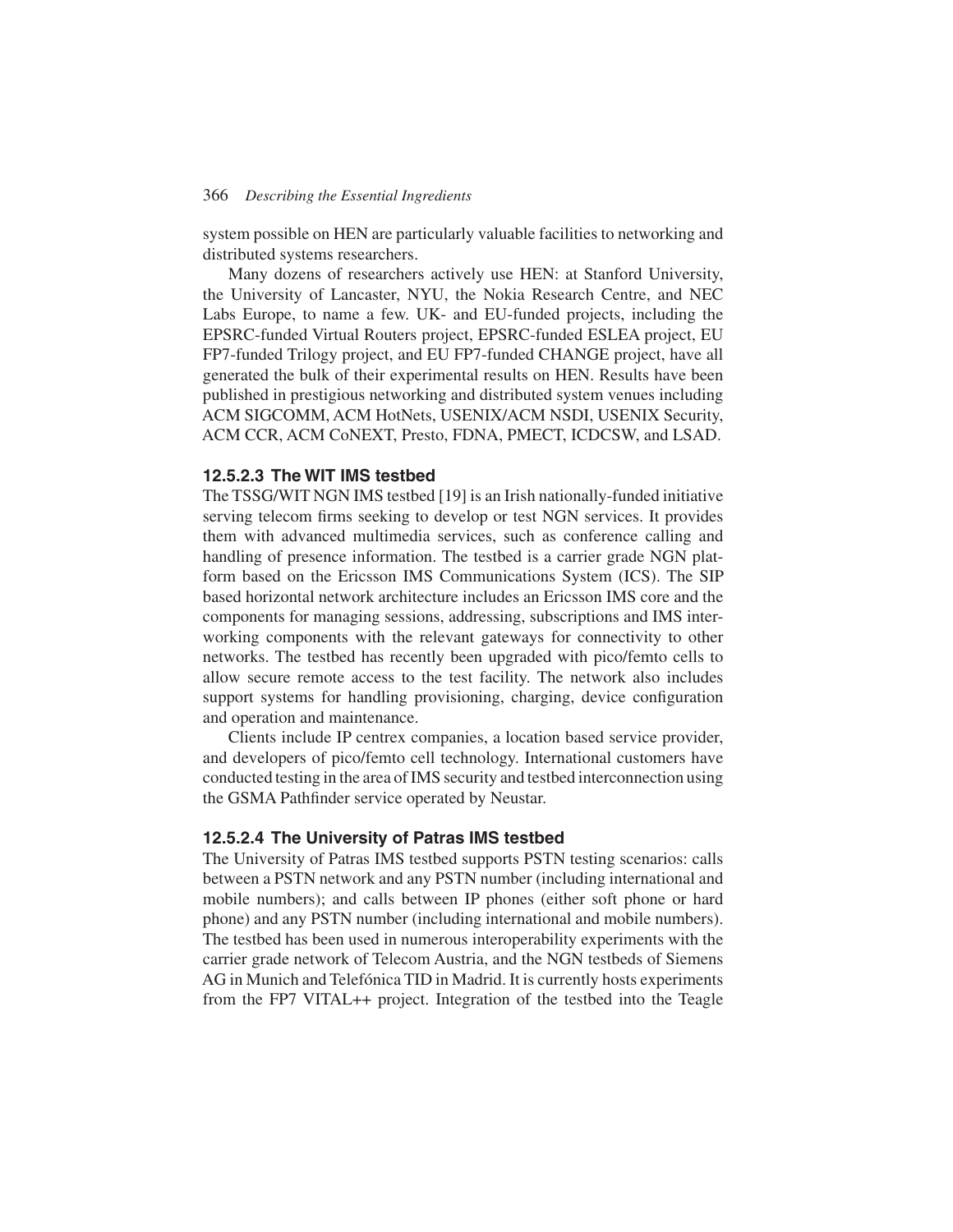framework was carried out under the PII project. In OpenLab, the testbed will be enhanced to incubate P2P/NGN QoS reservation algorithms and establish experimentation paths taking advantage of the OpenFlow protocol.

## **12.6 Technical Work**

#### **12.6.1 Federation in the Control and the Experimental Plane**

Research in the networking area has fostered the emergence of a wide variety of experimental testbeds. The vision, that OpenLab had been promoting from its very beginning, had it that disruptive innovations in the networking area would emerge from giving researchers easy access to all these resources in an open and consistent way, thus creating opportunities to conjugate all the new capabilities at a large scale.

OpenLab's activities had been instrumental in bringing this vision to reality, by tackling the general issue of testbed federation. Our achievements in this field were very substantial, both at the design and implementation levels. On the design front, OpenLab had been an active contributor to the architecture and specification of SFA, that offers a common way for testbeds and tools to expose, discover and provision resources – what we call "Control Plane" – in an homogeneous way, and that was defined inside an international community that, despite being informal, has representatives from virtually any kind of networking testbed in the developed countries. Still on the design side, OpenLab had proposed **FRCP**, a testbed-neutral layer for managing live resources – what we call "Experimental Plane" – to serve the same kind of purpose as SFA but during experimentation and not only in the preparation phases. FRCP has likewise reached a very wide consensus over the community and is starting to be widely available.

Like always when general adoption is at stake, proposing specifications and architecture is not enough if it does not come with at least one reference implementation. This is why OpenLab developed **SfaWrap** [20] and **OMF6** [9] that provided such a reference implementation of SFA and FRCP respectively, see also Figures 12.2 and 12.3.

Building on top of this architectural foundation, OpenLab had created a legal framework for operating a wide and heterogeneous federation of testbeds that spanned beyond OpenLab per se, and that we had named **the OneLab Consortium** (more details in Section 12.7.2). Starting with the OneLab Portal (see Section 12.7.2.2), researchers can enjoy all the benefits of testbeds federation on for example PlanetLab Europe that operates old-school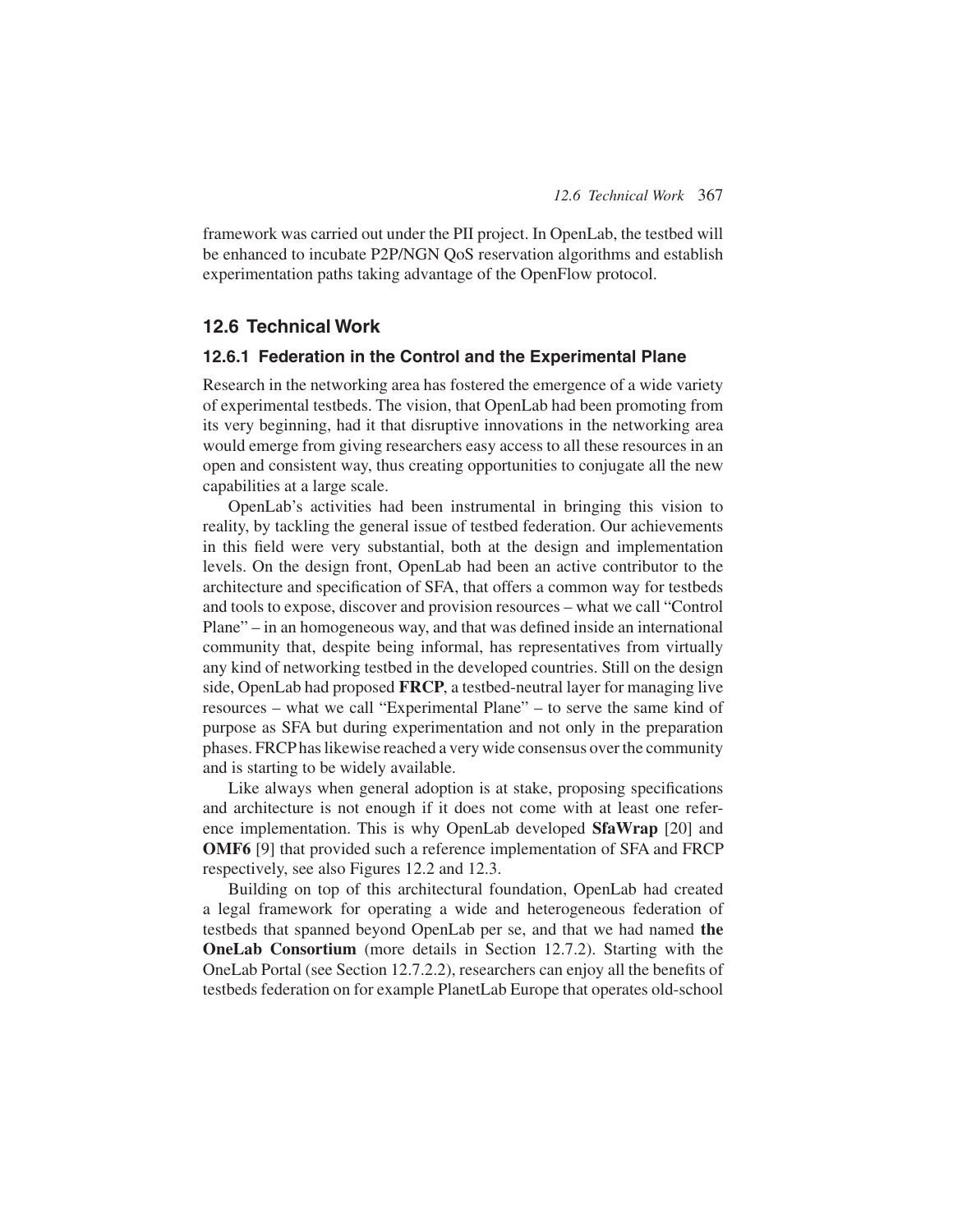

**Figure 12.2** NITOS and PlanetLab Europe federation via SFAWrap.



**Figure 12.3** OMF 6 architecture.

wired servers, IoTLab that offers sensor nodes, NITOS that features WiFi nodes; several other European testbeds are in the process of joining.

This portal features higher level, more experimenter-oriented tools, that were developed within OpenLab; in this category let us quote **MySlice** [14],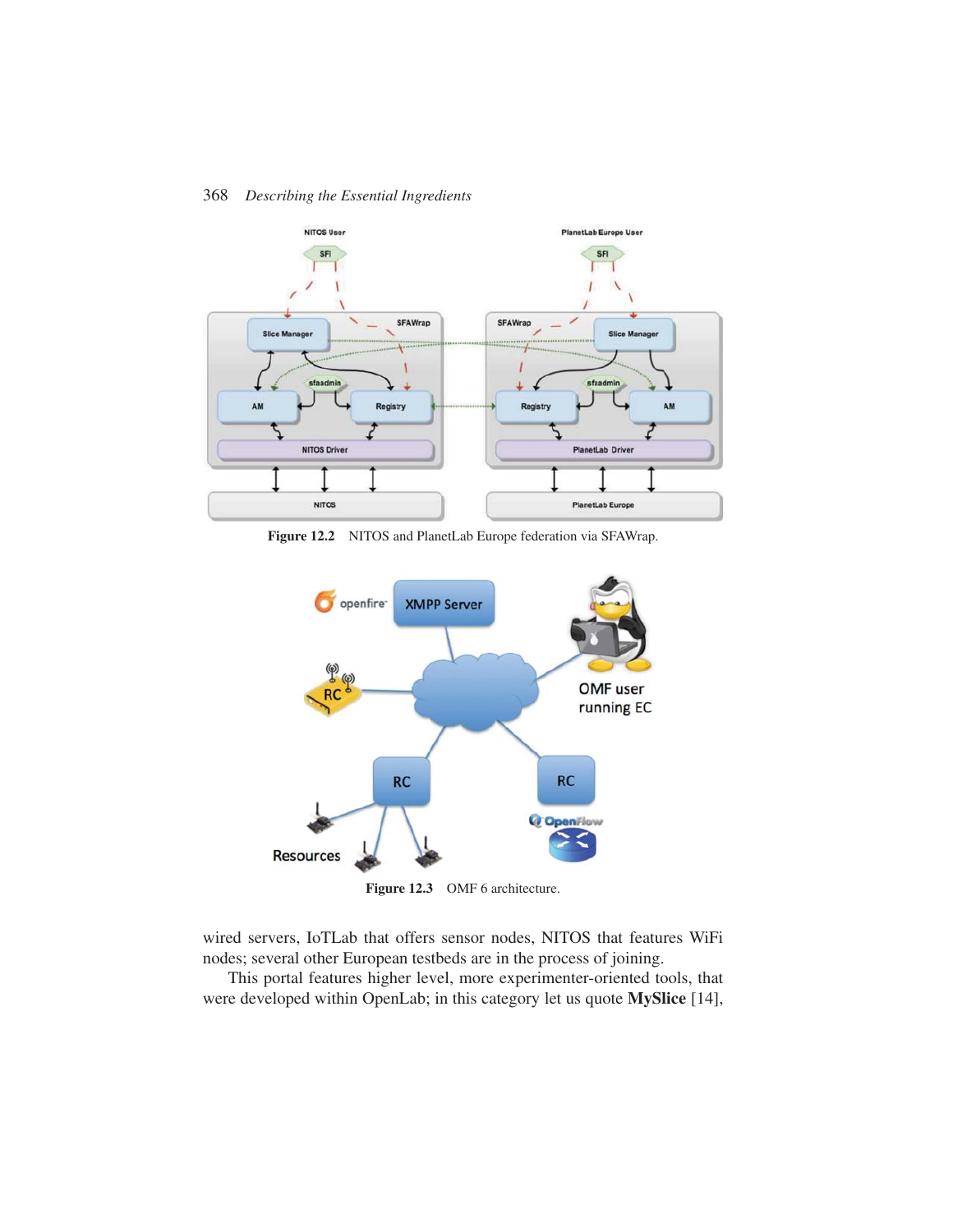alongside with its companion **manifold**, that runs under the hood in the OneLab Portal (see Section 12.7.2.2), and that offers a set of web-based tools for dealing with heterogeneity, in terms of both resources and measurements, but in a uniform manner, as depicted in Figure 12.4.

However, using the portal was not the only option, and third-party tools had also been implemented, that directly took advantage of SFA and FRCP to offer alternative all-in-one tools for researchers, like for example **NEPI** [21, 22].

To summarize, OpenLab has created a complete paradigm for deploying a federation of testbeds, and is now operating the OneLab Portal as a first production-grade such federation. We are hoping to provide valuable help to the research community thanks to this new tool, and are confident that the conceptual assets of OpenLab will be further enhanced by on-going and future projects, like Fed4Fire.



**Figure 12.4** MySlice and manifold architecture.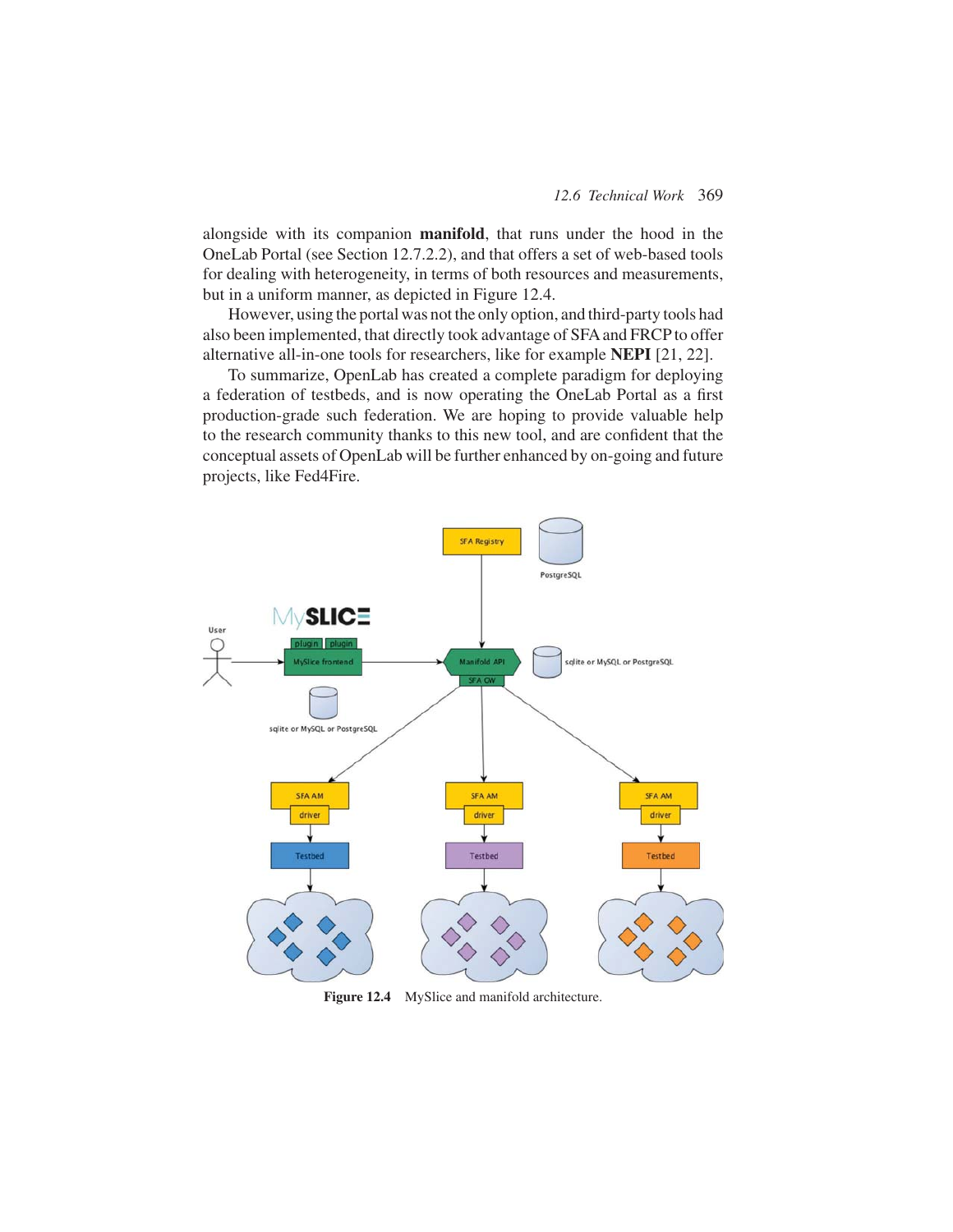Concerning experiment control, the most visible outcome is all the set of enhancements and added features brought to NEPI for supporting generically SFA and FRCP; these capabilities obviously extended the tool's scope drastically, as a very welcome addition to the already existing testbed-specific methods for accessing resources (like e.g. raw ssh). Concerning interoperability of measurement data, the MOI ontology was concluded with participation of TUB, iMinds and UAM. A data federation tool called GrayWulf for SQL data sources was developed that enables users to access various databases through a unified SQL-based querying interface. Both approaches integrated TopHat, EtomicDB and nmVO databases operated by different OpenLab partners. Concerning usage control, a detailed usage accounting activity was performed, for each of the testbeds participating in OpenLab.

Finally, two experiments were conducted through the two Open Calls of the project using and validating the activities of this section:

- SNIFFER Experimentation: a replicable base for long-running service using OpenLab and PlanetLab environment in order to better observe and track the long-term growth of various Storage Networks (Grids, Clouds, Content Delivery Networks, Information-Centric Networks) [23].
- ECLECTIC Experimentation: a new tool for testbed management for Peer-to-Peer (P2P) applications which includes improved support for resource allocation, deployment and state-of the-art monitoring over a range of experimental testbeds.

#### **12.6.2 Wireless Testbeds**

In the context of OpenLab, three existing FIRE wireless testbeds (NITOS, w-iLab.t and DOTSEL) were enhanced in terms of hardware with features like: LTE and WiMAX technologies, new wireless fixed and mobile nodes and directional antennas and in terms of software with the integration of the above hardware additions into the existing control and management tools. NITOS [24] facility was greatly extended with an indoor testbed featuring new powerful wireless nodes and directional antennas, a WiMAX testbed, an LTE testbed and an uncontrolled mobility testbed comprising of mobile phones carried by volunteers, as depicted in Figures 12.5 to 12.7.

The w-iLab.t [16] testbed was also extended with a number of wireless nodes and more importantly with a real life mobility testbed. In this testbed, wireless nodes were mounted on top of robots and are provided to the community for testing mobility issues, through user-friendly graphical interfaces and tools. The experimenter is able to use a web graphical interface, which enables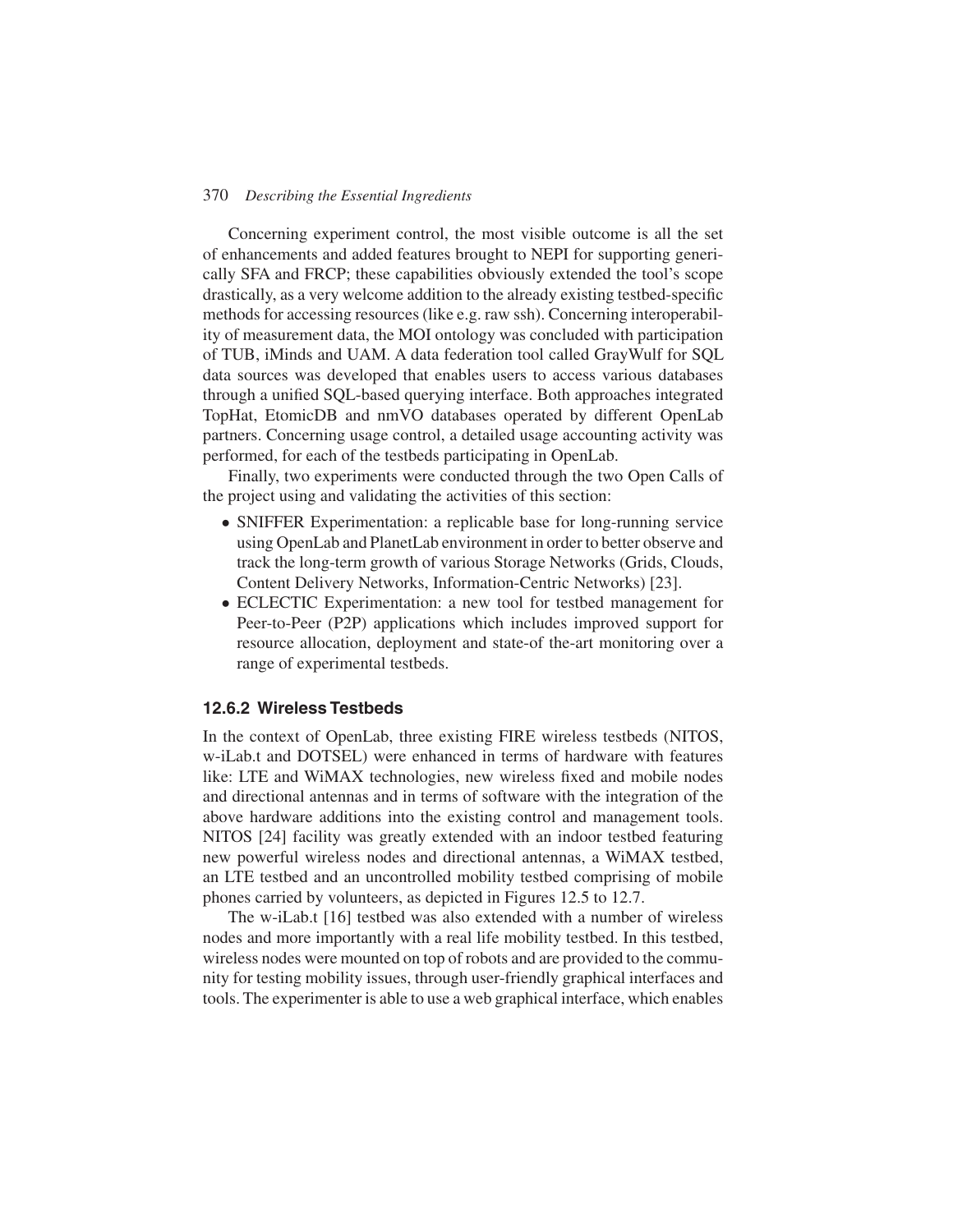*12.6 Technical Work* 371



Figure 12.5 Extensions of the NITOS testbed: Icarus nodes on the left and directional antennas on the right.



Figure 12.6 WiMAX/LTE Base Station in NITOS testbed.

him/her to draw the desired path of the robots, simulate the scenario prior its execution or auto-detect collisions between the mobile nodes. Moreover, the testbed's administrator is able to monitor vital metrics like the exact status of each robot (docked, idle, active etc.), its remaining power and the access point that is connected, through the aforementioned GUI.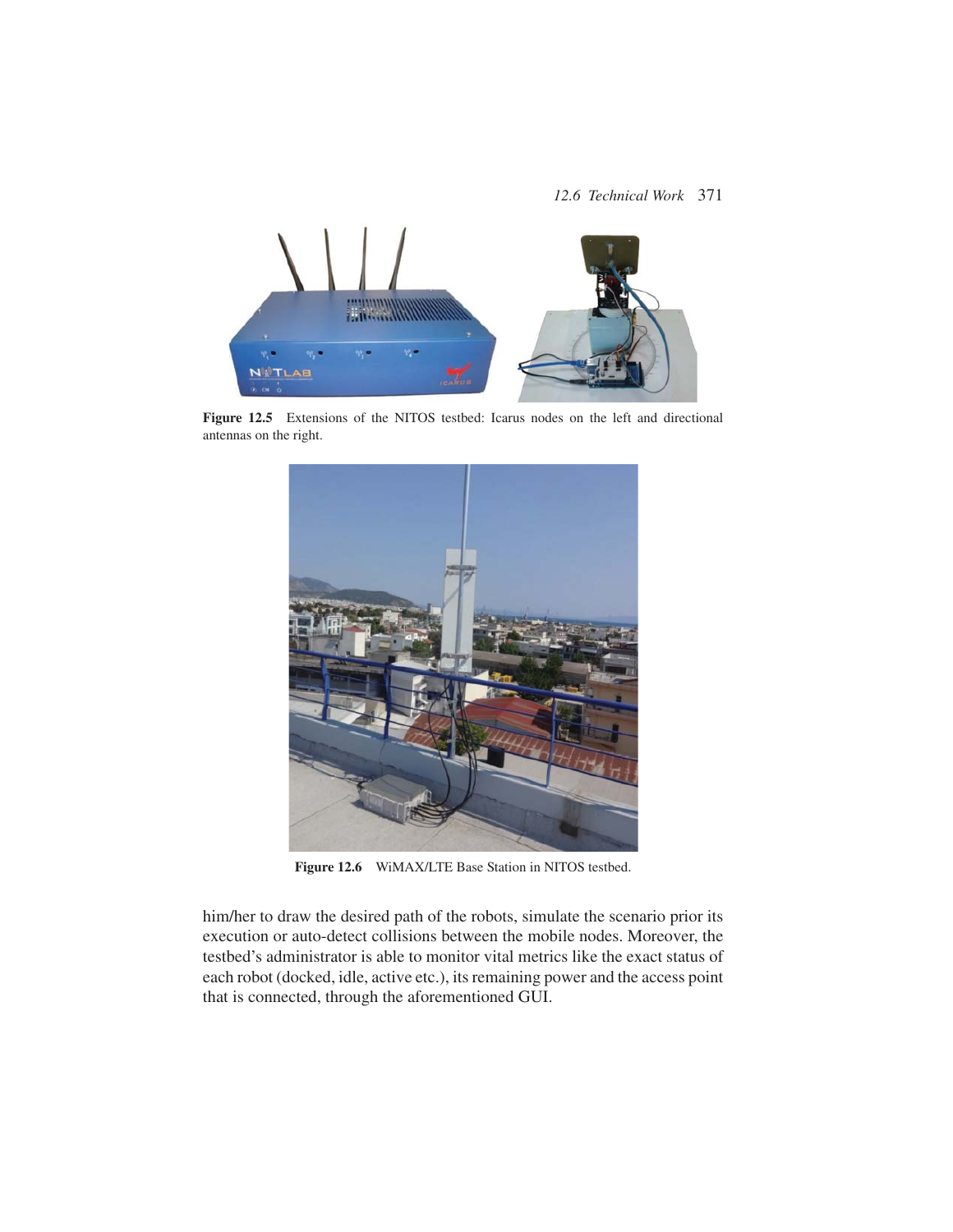

**Figure 12.7** Mobile robots in w-ilab.t testbed.

Regarding the software developments of the wireless testbeds during the project, some of the main achievements are the extensions built for OMF, which is the framework that OpenLab and most of the wireless testbeds in the world use to orchestrate their testbed's resources. All the hardware extensions mentioned above, are now OMF compatible, by developing Resource Controllers (RC) for theWiMAX testbed, for the mobile phones of the uncontrolled mobility testbed and for the mobile nodes of the controlled mobility testbed enabling the user to control those resources through OMF. This way, the experimenter is able to design, develop and deploy an experiment using for example the WiMAX Base Station, some wireless nodes and some mobile phones, where he/she is able to test an Android application developed by him/her, or provided by the testbed. The most important aspect of this is that all these heterogeneous resources can be handled through one single OMF script, regardless of their physical location, as depicted in Figure 12.8.

Finally, the experimenter is able to design and deploy complex experiments on top of more than one wireless testbeds (for example NITOS and w-iLab.t) and take advantage of the diverse federation aspects enabled through the OMF framework. This way all the hardware extensions happened in the context of the project were integrated into OMF, providing an SFA interface, namely the necessary hook for the connection and the communication with other federation frameworks.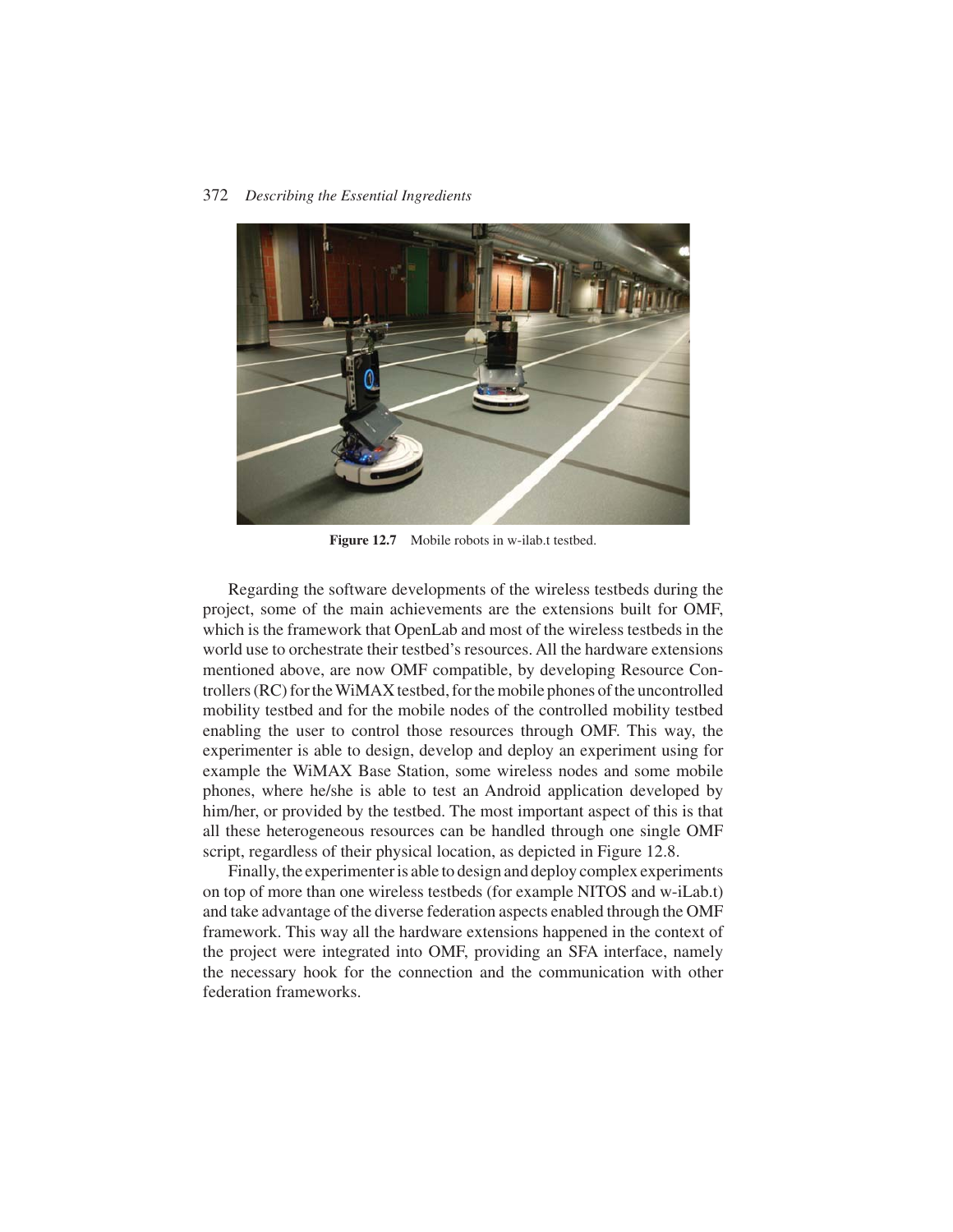

**Figure 12.8** Demonstration of a complex experiment controlling heterogeneous resources with a single script.

Finally, two experiments were integrated in the context of this section's activities through the two Open Calls:

- SAVINE experiment: a Social-aware Virtual Network embedding framework for a wireless content delivery scenario [25].
- EXPRESS experiment: an innovative resilient SDN system able to withstand attacks, failures, mistakes, natural disasters and able to keep operating also in fragmented and intermittently connected networks [26].

## **12.6.3 Wired Testbeds**

Regarding wired testbeds, OpenLab focused on the evolution of the four wired testbeds (PLE, OSIMS, WIT and HEN) participating in the project towards the support of a number of new features including: Software Defined Networking (SDN) capabilities, implementation of QoS support mechanisms, multi-homing functionality and finally support of testbed interconnectivity both from control and networking perspective to allow seamless usage of testbeds. SDN features were implemented, as planned, on the basis of support of OpenFlow. The OpenVSwitch was ported and installed in the testbeds and also integrated with each testbed's control framework and procedures for the provision of additional functionality on top of it (e.g policy enforcement,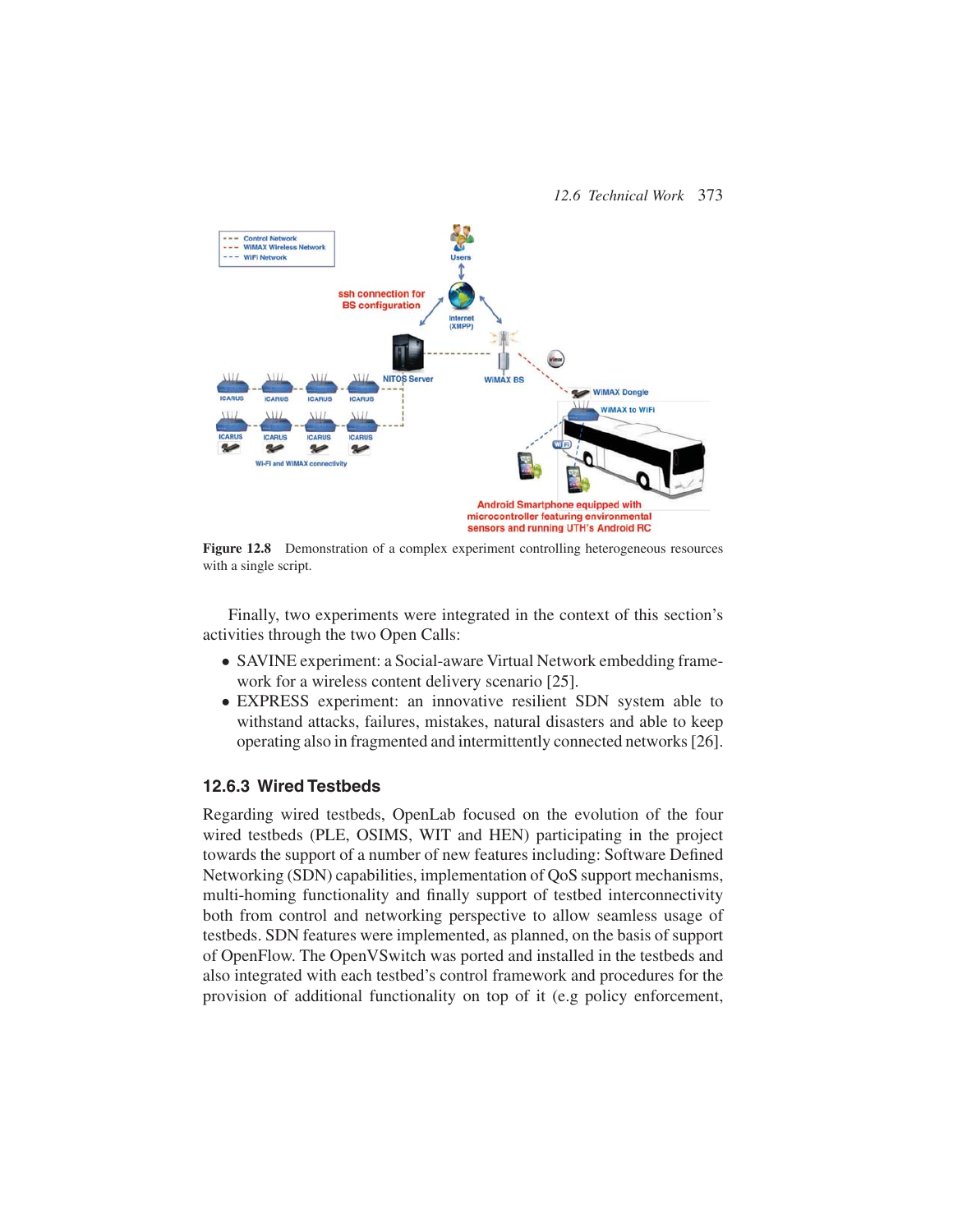resource discovery, and network overlay support). QoS support mechanisms were realised in terms of both P2P algorithms incubation and policy enforcement via network flow management mechanisms integrated in the overall control and management framework of the involved testbeds (OSIMS and WIT). Multi-homing was based on the enhancements applied to the HEN testbed with the addition of two external Internet links and the support of external access to the nodes by implementation of additional firewall and addressing features. Interconnectivity of testbeds proceeded along two axes. The first one related to the support of SFA mechanisms in testbeds where there was already a provisioning framework to be adapted so that resource discovery, reservation and configuration can be applied according to the SFA principles. The second one related to the networking interconnectivity for the support of experiments involving more than one testbed. The adopted approach was based on the use of Layer 2 Overlays that can be instantiated by use of the implemented OpenFlow enhancements. Control and management procedures as well as provisioning mechanisms in each testbed were updated and enhanced to support the network interconnectivity approach.

Finally, four experiments were integrated in the context of this section's activities through the two Open Calls:

- ALLEGRA: deployment and "proof-of-concept" testing of a lightweight greedy geographical routing algorithm.
- ANA4IoT: extension of the OpenLab/FIRE testbeds by mixing the available infrastructure (physical or virtual) to build a new scenario for testing different approaches and evaluate the capabilities to cope with IoT requirements.
- PSP-SEC: evaluation of a PSP SDN application running on top of OPENER, with the aim of delivering security in a way that BGP is not even aware that it is being secure.
- WONDER: experimentation with and evaluation of WebRTC service delivery mechanisms namely IMS and Web service delivery approaches.

The experiments have helped both experimenters and testbed owners to collect valuable feedback and focus better on issues relating either to their experimentation aspects or to their testbed mechanisms respectively.

## **12.7 Results and/or Achievements**

A major achievement of the OpenLab project is the opening of the OneLab facility, the first open federation of heterogeneous testbeds, making OneLab sustainable and independent from the OpenLab project ending in September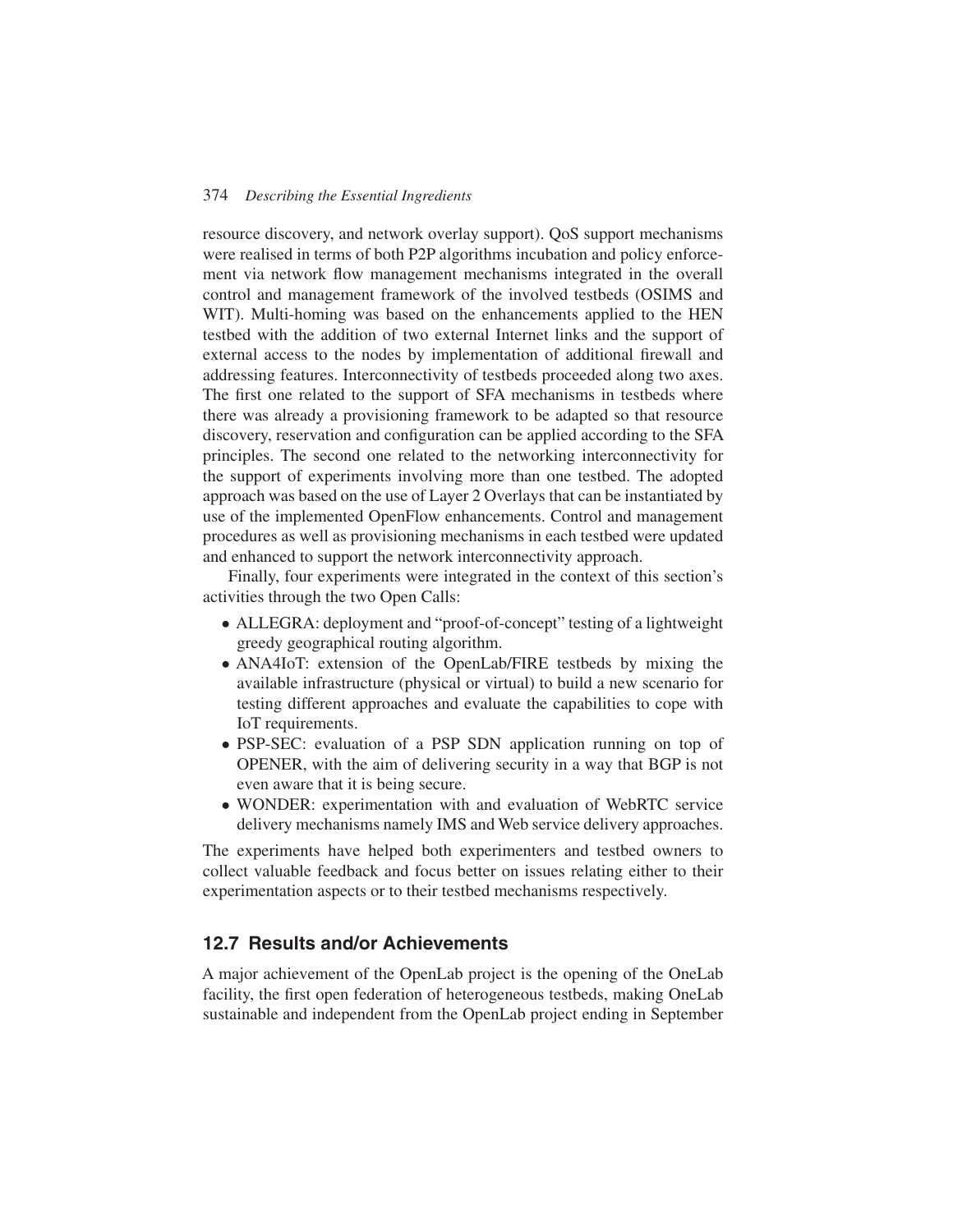2014. OneLab materialized the efforts of the OpenLab consortium during the course of the project. It also clearly stressed our ambition to deliver a Service as the main contribution of the project and not to focus on the underlying technology, although very important.

In section 12.7.1 we describe the particular outputs of the project and in section 12.7.2, we present the major outcome of the project, namely the OneLab Experimental Facility.

#### **12.7.1 OpenLab Main Outputs**

We benefited from the experience in architecting the Internet to design our architecture model. It is grounded on two principles:

- The "Hourglass" model of the Internet that identifies the IP protocol as the convergence layer. We'll define one for the Federation of testbed resources;
- The peering model of the Internet that relies Customer sand Providers and define peering agreements in a way that there is not a single point of control. Here, we will clearly identify Experimenters, Testbed owners or providers and the Facility itself that rule them all.

We therefore have defined the following abstractions:

- Resource: Testbed ensures proper management of nodes, links, switches.
- User/Experimenter: Testbed guarantees the identity of its users.
- Slice: A distributed container in which resources are shared (sharing with VMs, in time, frequency, within flowspace, etc.). It is also the base for accountability.
- Authority:An entity responsible for a subset of services (resources, users, slices, etc.).

**SFA (Slice-based Federation Architecture)** was designed as an international effort, originated by the NSF GENI framework, to provide a secure common API with the minimum possible functionality to enable a global testbed federation.

The fundamental components for testbed federation were built incrementally, as the understanding about the requirements became better understood. The first international realization of federation arose in 2007, as a mutual investment from PlanetLab Central, managed by Princeton, and Planet Europe, established by UPMC and INRIA in Europe. It was then, enlarged to both private and public instances of PlanetLab, allowing a user registered under one of these authorities to benefit from resources own by any other authority.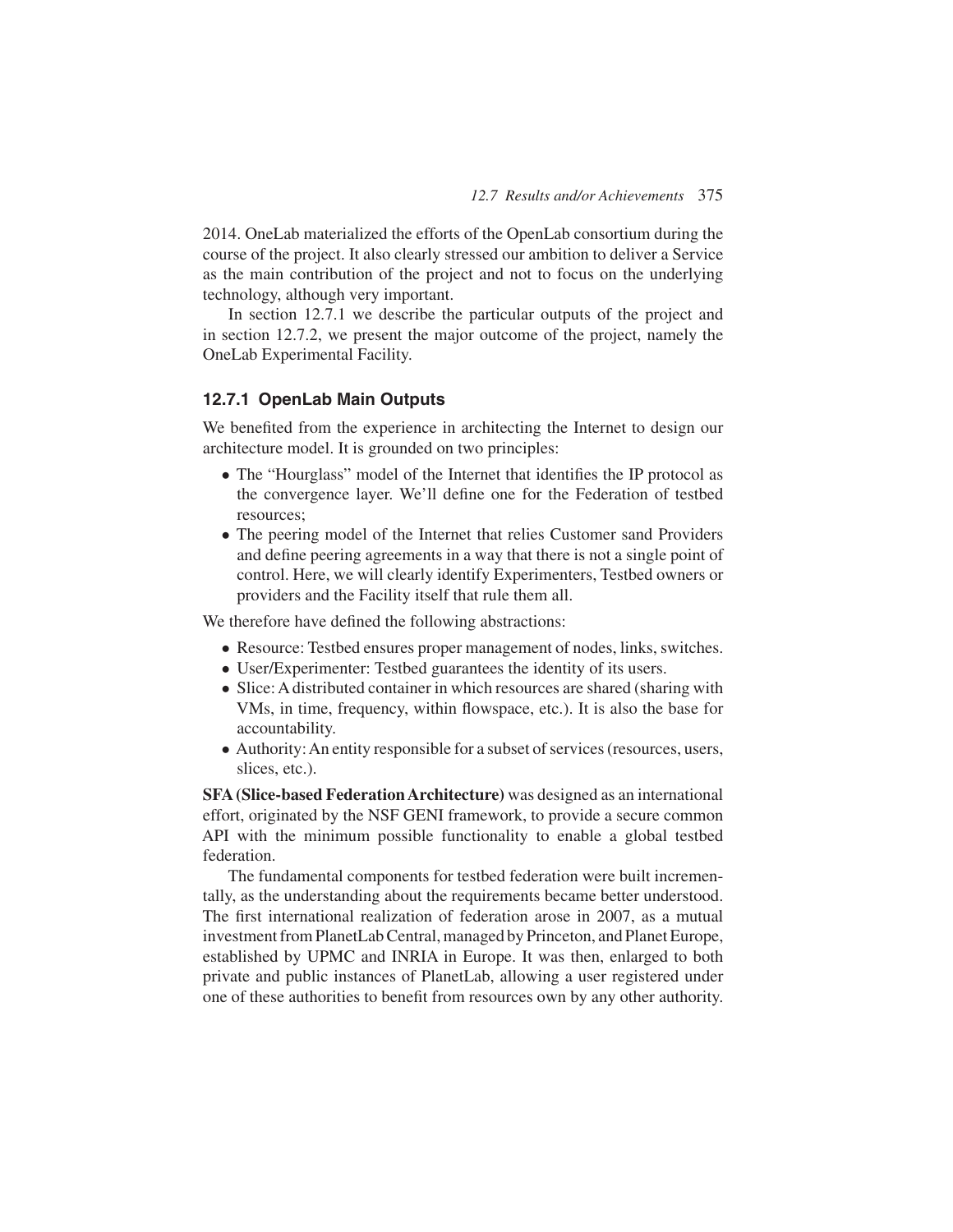Nevertheless, resources were homogeneous and the usability was tight to PlanetLab users. It then became of utmost importance to enlarge and extend the federation principle to other type of resources, a more scalable model of federation and an increased ease of use. In parallel, started the important effort to complement and populate the architecture with components mandatory for the entire experiment life cycle.

The experiment lifecycle comprises the following steps:

- 1. User account & slice creation
- 2. Authentication
- 3. Resource discovery
- 4. Resource reservation & scheduling
- 5. Configuration/instrumentation
- 6. Execution
- 7. Repatriation of results
- 8. Resource release

Step 1 is handled by the Home Authority of the User, the one the user has registered with. Steps 2 to 4 and 8 concern all involved authorities. Steps 5 to 6 are not in SFA but other components such as OMF have been developed for this purpose. OMF is a control, measurement and management framework that was originally developed for the ORBIT wireless testbed at "Winlab, Rutgers University". Since 2008, OMF has been extended and maintained by NICTA and UTH as an international effort.

SFA provides a secure API that allows authenticated and authorized users to browse all the available resources and allocate those required to perform a specific experiment, according to the agreed federation policies. Therefore, SFA is used to federate the heterogeneous resources belonging to different administrative domains (authorities) to be federated. This will allow experimenters registered with these authorities to combine all available resources of these testbeds and run advanced networking experiments, involving wired and wireless technologies.

Another component of the SFA layer is the Aggregate Manager (AM), which is required in each SFA-compliant testbed. The AM is responsible for exposing an interface that allows the experimenters to browse and reserve resources of a testbed. The SFA AM exports a slice interface that researchers interact with to set up, control, and tear down their slices. When the Control and Management Framework (CMF) of a testbed is not SFA-compliant, a socalled SFA driver is required to translate SFA originated queries into queries for the testbed. This driver wraps the CMF and exposes a standard interface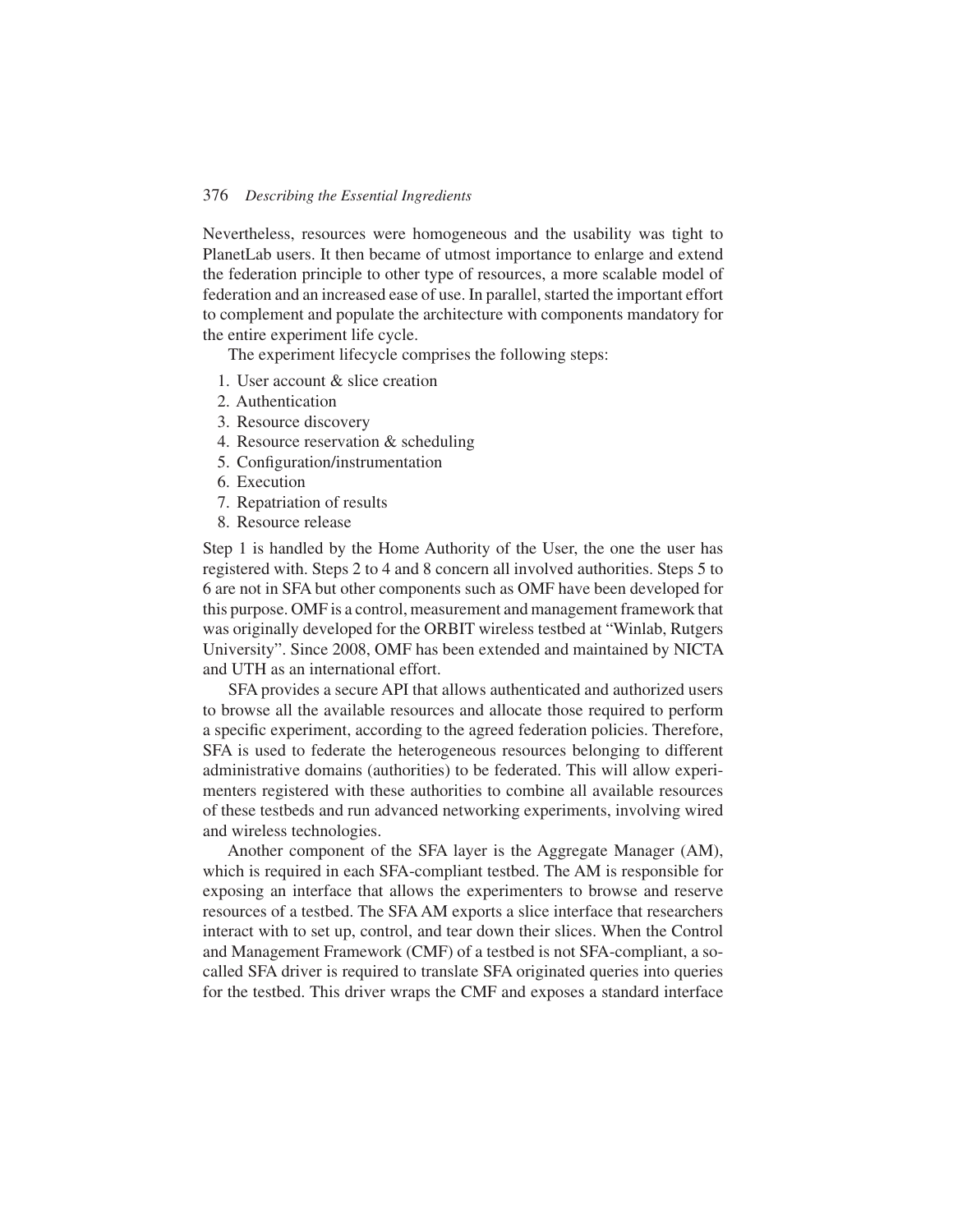to the AM. SFA Wrap [20], was then designed to ease the adaption of SFA by testbed owners so that they only have to develop the part related to the specificities of their own testbeds. This is a shared development model that has been widely adopted by the testbed community.

The SFAlayer is composed of the SFA Registry, the SFAAMs and drivers. The SFA Registry is responsible to store the users and their slices with the corresponding credentials.

**MySlice** [14] was introduced as a mean to provide a graphical user interface that allows users to authenticate, browse all the testbeds resources, and manage their slices. This work was important to provide a unified and simplified view of many hidden components to the experimenter. At the same time, it provides an open environment for the community to enrich the portal through various plugins specific to each testbed or environment. The basic configuration of MySlice consists on the creation of an admin user and a user to whom all MySlice users could delegate their credentials for accessing the testbed resources. In order to enable MySlice to interact with heterogeneous testbeds, MySlice has to be able to generate and parse different types of RSpecs (Resource Description of the testbeds); this task is performed by plugins.MySlice has been widely adopted by the community and is currently an international effort. As of today MySlice has been adopted by the following testbeds (or Projects): FIT (France), F-Lab (France), FanTaaStic (EU), Fed4Fire (EU), OpenLab (EU), FIBRE (Brazil), FORGE (EU), CENI (China), SmartFire (Korea) and III (Taiwan).

Finally,**Instrumentation and Measurement** has always been considered as a major component since the development of the Internet of testbeds concept. Indeed, core activities involved in experimentation are related to identifying, assessing and providing a set of tools and methodologies to create an empirical evidence base by measuring and adequately representing Internet data (Metrology) and, in a subsequent process, information (Mediametry) thanks to experimental investigation. The role of Instrumentation and Measurement is therefore strategic as it aims at providing the experimental validation and assessment of the scientific principles supported in the experiment. It is also involved in measuring unknown quantities, ranging from lowlevel parameters, such as packet loss, to high-level as individual user utilities and concerns. Today, every testbed has integrated more or less mature tools to support the user's experiment. Federating heterogeneous testbeds creates the necessity to organize measurement tools and methodologies, as well as consider a relevant architecture for this purpose. An important effort has also been dedicated by the community but has taken more time to materialize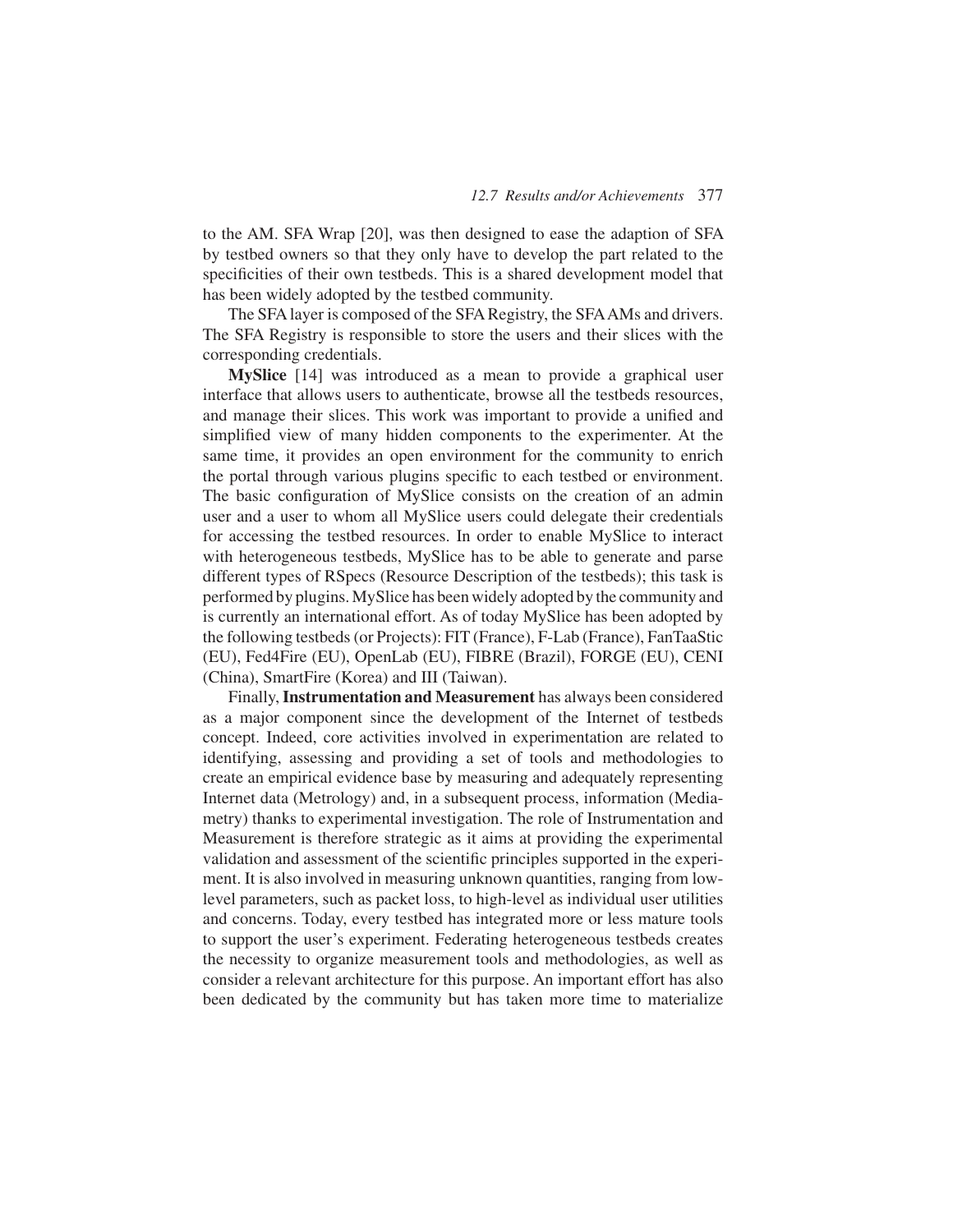although many tools are already available such as the Manifold framework in operation in the OneLab facility.

## **12.7.2 The OneLab Experimental Facility**

A major achievement in OpenLab exploitation is the birth of a sustainable OneLab Experimental Facility [27], with its defined governance and management structure independent and beyond any projects'lifetime. The Consortium Agreement for the OneLab Experimental facility was signed in March 2014 by five OpenLab partners: UPMC, UTH, INRIA, iMinds and TUB. The OneLab Experimental Facility Parties are partners both from the OpenLab project and from the FIT project.

- Among the Parties are joint participants in the OpenLab project, which is funded under the Seventh EU Framework Programme for Research and Technological Development, and which includes as part of its work programme the establishment of a consortium to facilitate the use of testbeds for networked computer communications;
- Among the Parties are joint participants in the FIT project, which is funded under the French national Equipements d'Excellence programme, and which is currently building a group of testbeds for networked computer communications, and which has opted to promote the use of the FIT testbeds in the context of a larger consortium that includes other testbeds;
- The Parties having collaborated in these and other projects, and having also worked severally, in recent years on testbeds for networked computer communications, this work now having reached a state of maturity in which the testbeds can be presented collectively, or in a "federation", to users.

The Parties have agreed to create a consortium called OneLab, that, for the first time in this domain, facilitates the use of multiple testbeds for networked computer communications, exists independently of any individual project, and exists beyond the lifetime of individual projects;

1. Through OneLab, to create and manage the OneLab Experimental Facility, an overarching management structure with the technical systems necessary to support a group of testbeds, referred to as Affiliated Testbeds, which will have signed agreements with OneLab. This support is to be guided by a principle of "subsidiarity", whereby only those functions that are best performed by OneLab are allocated to the Consortium, all other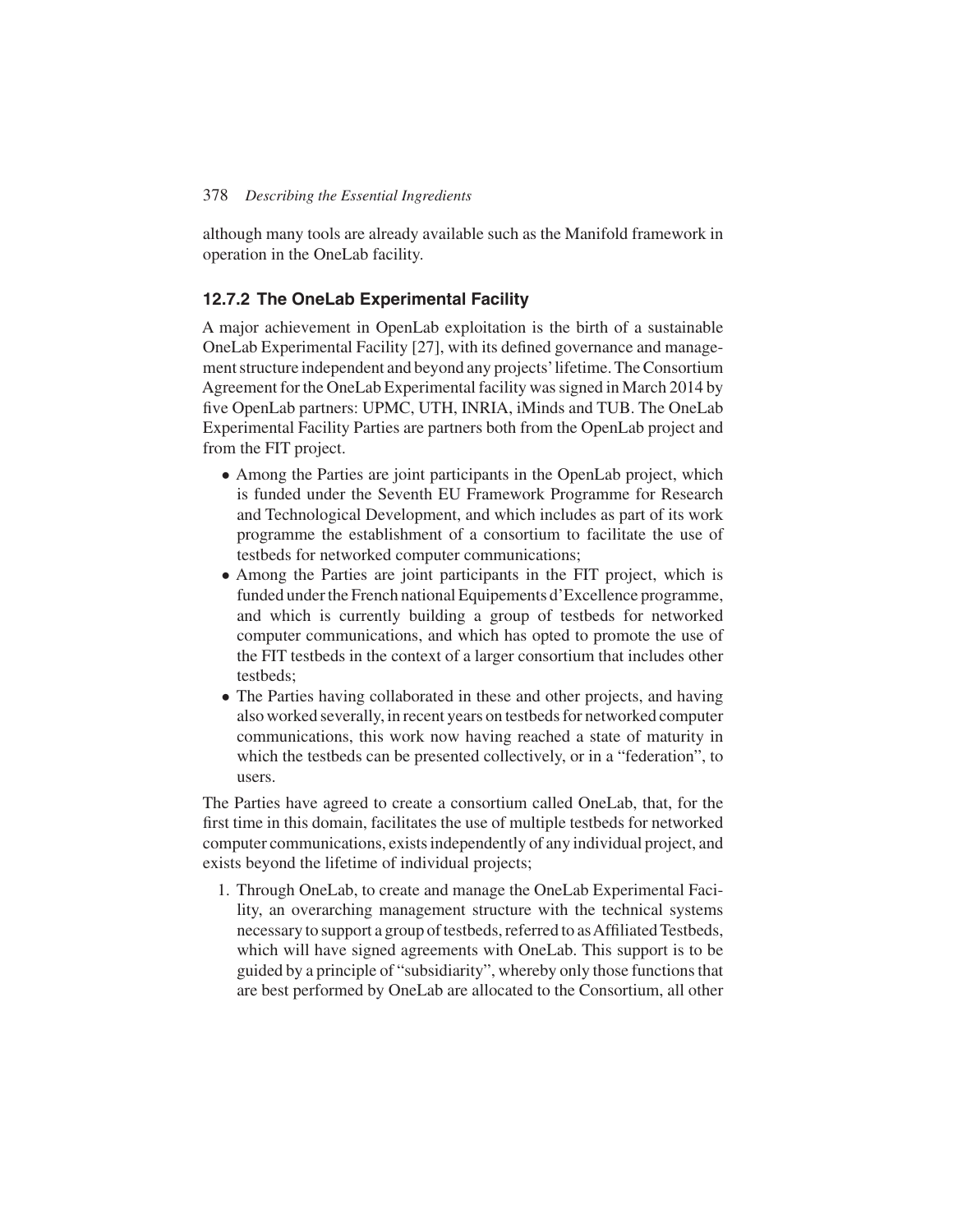functions being reserved to the legal entities that manage each Affiliated Testbed;

2. Through OneLab, to facilitate the use of the Affiliated Testbeds by individuals who are connected to legal entities that have entered into signed Membership Agreements with OneLab, the legal entities thereby becoming Members. These individuals include, but are not limited to, researchers who are salaried by a Member, students who are enrolled at a Member that is an institution of higher education, and others who have a visitor's status with a Member; The Parties wish by means of this Agreement to set the terms and conditions for implementing the OneLab Consortium,

The OneLab Experimental Facility materialises in practical terms in an established governance structure of the OneLab Consortium and in OneLab Portal.

## **12.7.2.1 OneLab Consortium**

OneLab Consortium Agreement defines the structure, the functions, the rights and responsibilities of Parties for governing and managing OneLab Experimental facility. The Consortium defines three bodies, which are: the Governing Board, which is the sole decision-making body of the Consortium; the Board of Affiliates, an advisory body that deliberates on issues relating to the Affiliated Testbeds; the General Assembly, an advisory body that deliberates regarding OneLab's plan of activities. These are, collectively, the Consortium Bodies. In the context of these bodies, three categories of participants in the Consortium are defined:

- Governors, which are the Parties to this Agreement;
- Affiliates, which are, principally, those legal entities responsible for Affiliated Testbeds;
- Members, which are, principally, those legal entities that bring users to the Affiliated Testbeds.

The role of the Coordinator is also defined, the coordinator being the legal entity that represents and manages OneLab. Furthermore, the roles of two officers appointed by the Coordinator are defined:

- the President, who carries out the tasks related to representing OneLab;
- the Executive Director, who carries out the tasks related to managing OneLab.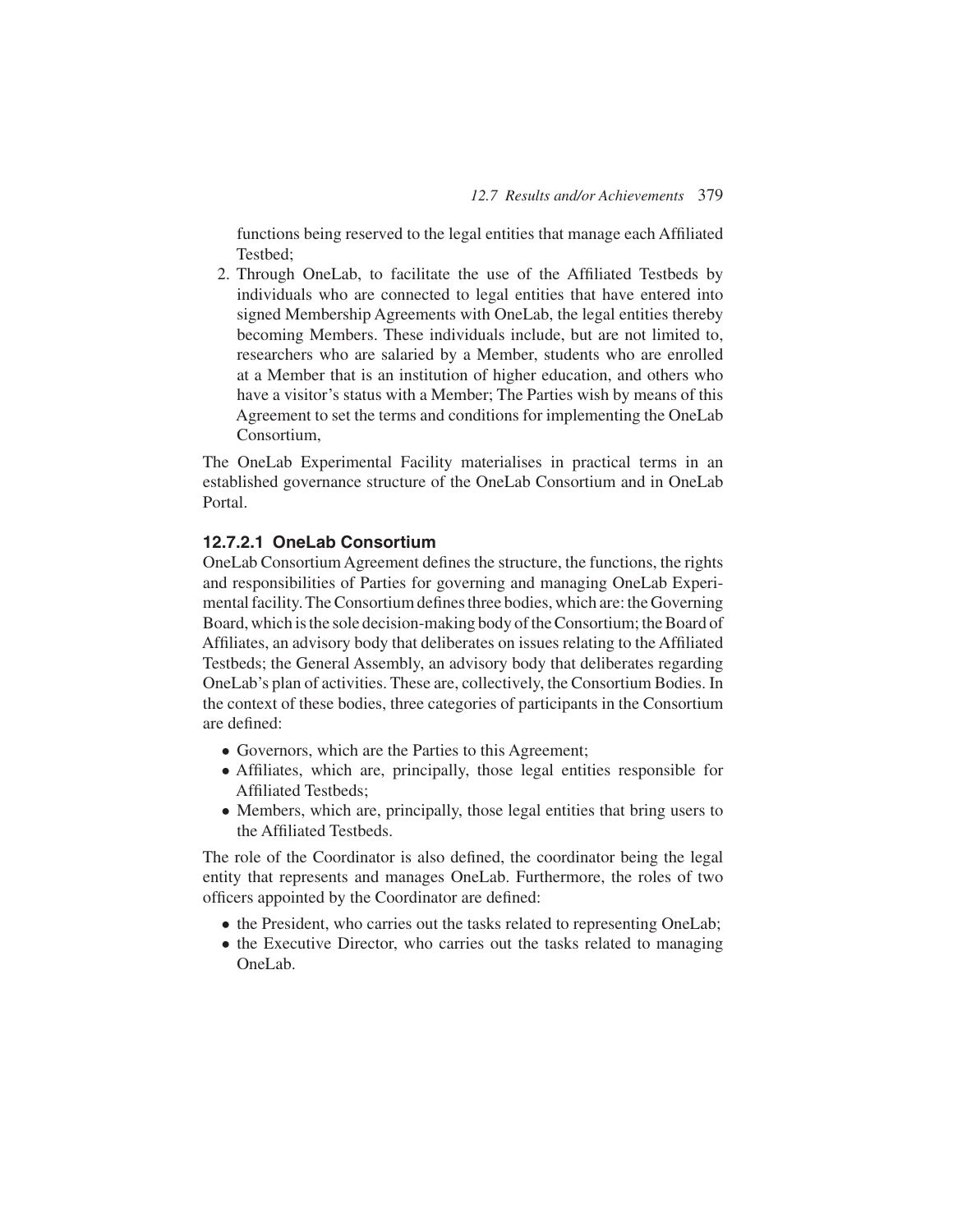OneLab Experimental Facility welcomes Affiliates and Members to benefit from and to enlarge even more the impact of shared, federated, networked computer communication resources.

## **12.7.2.2 OneLab Portal**

OneLab value proposition is the ease of use and support in experimentation. OneLab Portal [28] offers easy access to testbeds; through OneLab, the experimenter, (a researcher, a developer, and innovator) can easily test the software system in any one, or any combination of the following networked communication environments:

- Internet-overlaid testbeds
- Wireless, sensing, and mobility testbeds
- Broadband access and core testbeds
- Network emulation environments

OneLab aims to attract users beyond its own testbed providers and its immediate stakeholders, to offer resources also for e.g. educators, learners (FIRE FP7 project FORGE, EIT ICT Labs Master School) and SMEs. There is much to understand in networked communication testbeds: each platform's hardware capabilities, how the available software environments be configured and loaded onto a platform, the many features of the experiment control tools, etc. At OneLab, we offer a skilled team that is happy to assist throughout the experimentation cycle.



**Figure 12.9** The OneLab Portal.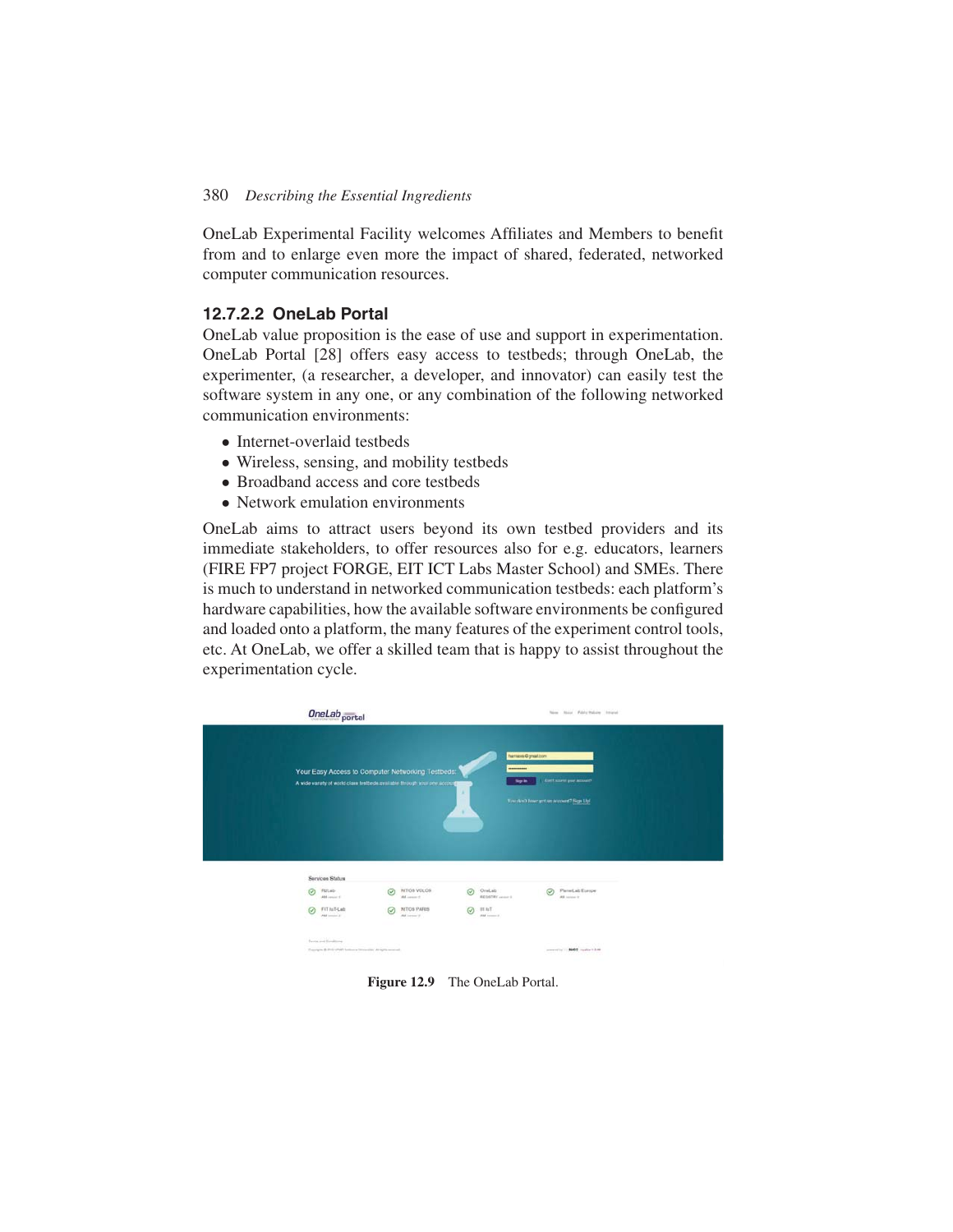- For all users academic and industrial: OneLab provides with online tutorials, documentation, and invitations to hands-on workshops and community events at which experimenters provide feedback and platform and tool developer describe their plans.
- For SMEs & other industrial users: OneLab team can accompany through the entire process of designing and running your experiment and interpreting its results.

OneLab provides tools that make it easy to use its testing environments:

• Through OneLab Portal one can access any of the testing resources. If the testing is repeated in more than one environment, there is no new account to open, no new system to learn.

Through OneLab Portal one can select highly capable experiment control tools. These are free open-source tools which are evolving to meet the needs of an ever-growing community of experimenters, and can be tailored, if needed, for particular requirements.

## **12.8 Conclusions**

OpenLab has made a major contribution by deepening the capabilities of its various testbeds, inherited from FIRE's former OneLab and Panlab initiatives as well as other valuable sources. OpenLab advanced early FIRE prototypes that had proven their worth; this integrated infrastructure project associated and extended them, enhancing the value of the FIRE portfolio of facilities.

Combining these advanced infrastructures provided many examples of opportunity, with media distribution and localized services delivered to wireless clients perhaps capturing the most attention. As a result, our second major effort in OpenLab was to provide interoperability of these different services, allowing access and authorization to one to permit access to others, within the policies for usage and security required by each. Such common access methods form a control plane for the FIRE testbeds.

OpenLab wanted to strengthen the current offering by constructing a standard set of experiment deployment procedures, or a federated experimental plane, through which resources could be described, found, and reserved or allocated immediately. This also required implementing standards for the description of experimental configurations, for a real or simulated workload, and for the forms in which the resulting data will be logged, aggregated, analysed, and archived. Monitoring tools were critical for understanding usability issues that affect new applications and would also give us a means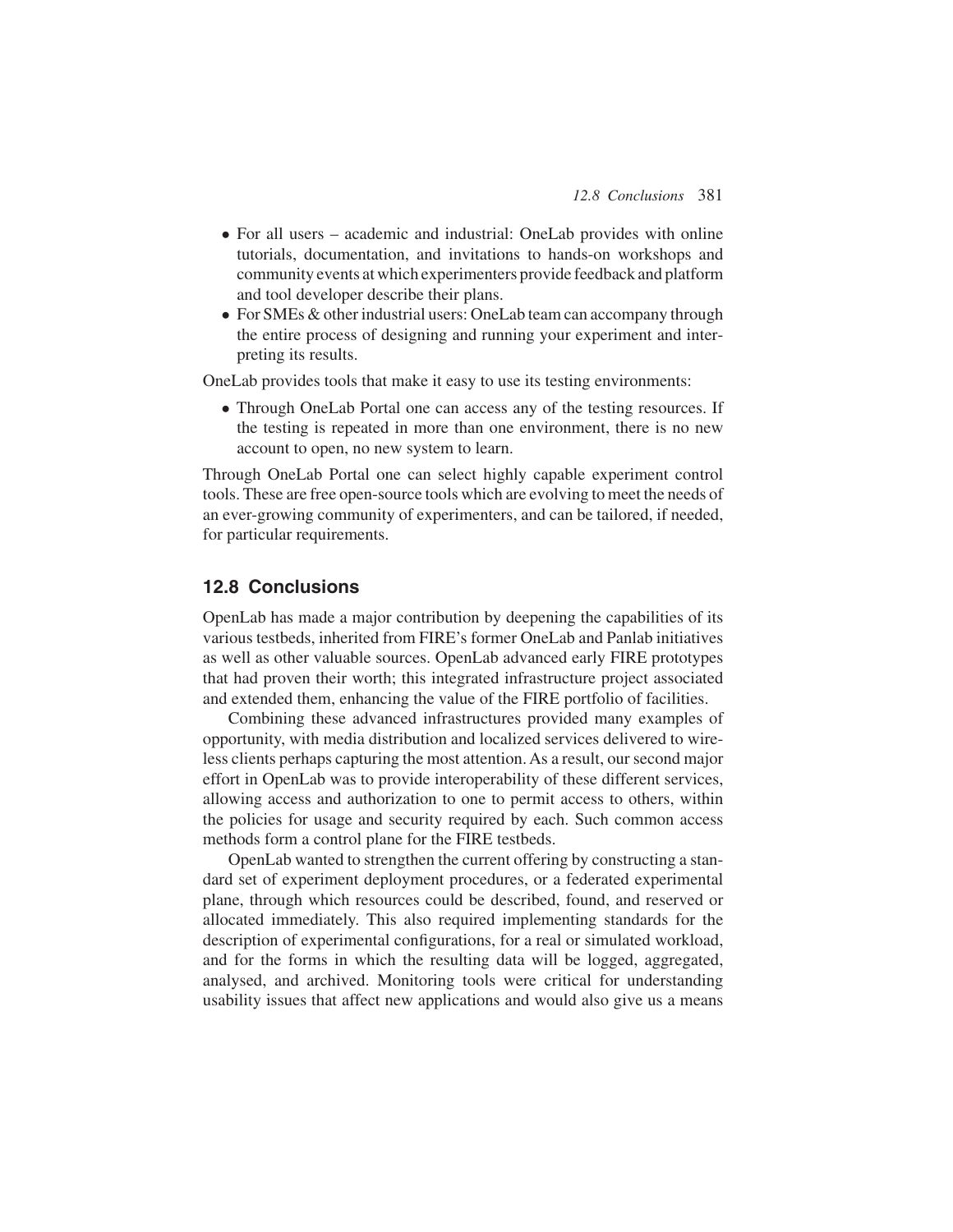of seeing how testbed utilization develops over time. For testbeds to be sustainable, they should evolve to meet new interests. Only sustained access to testbeds will permit the creation of long-running experimental services so that we can understand their strengths, their weaknesses and the degree to which they meet users' expectations. This sustainability has been one of the strengths of PlanetLab and of PlanetLab Europe in recent years.

The generic control and experimental planes introduced above also needed to be instantiated and extended in each of the wireless and wired testbeds included in this project. The chief tool we employed for wireless is OMF (cOntrol and Management Framework), a framework that is used to control around 20 testbeds worldwide, including several in Europe. The tools have been expanded to support both controlled and uncontrolled experimental conditions. The wired testbeds in OpenLab allow innovation within both the telco and data network paradigms (IMS and IP protocols). The availability of OpenFlow protocols further enriches the mix of activities that can be supported and the depth into the networking stack to which experiments can probe or prototype. The Heterogeneous Experimental Network (HEN) in operation at UCL brings the two types of environments closer together. SFA (Slicebased Federation Architecture) was deployed and extended as the envelope to federate the various technology-specific control and experiment planes.

OpenLab was instrumental to push the envelope of knowledge and tools in FIRE such that the OneLab Facility was successfully launched as an independent facility on August 2015, supporting a broad and diverse set of experiments.

#### **References**

- [1] "GENI Spiral 2," [Online]. Available: groups.geni.net/geni/wiki/Spiral Two
- [2] "Teagle Portal," [Online]. Available: http://www.fire-teagle.org/
- [3] "nmVO," [Online]. Available: http://nm.vo.elte.hu/
- [4] "ORBIT Testbed Portal," [Online]. Available: http://www.orbit-lab.org
- [5] "MIT Roofnet," [Online]. Available: https://en.wikipedia.org/wiki/ Roofnet
- [6] "WARP: Wireless Open Access Research Platform," [Online]. Available: http://warp.rice.edu/
- [7] "UMass DieaselNet," [Online]. Available: https://dome.cs.umass.edu/ umassdieselnet